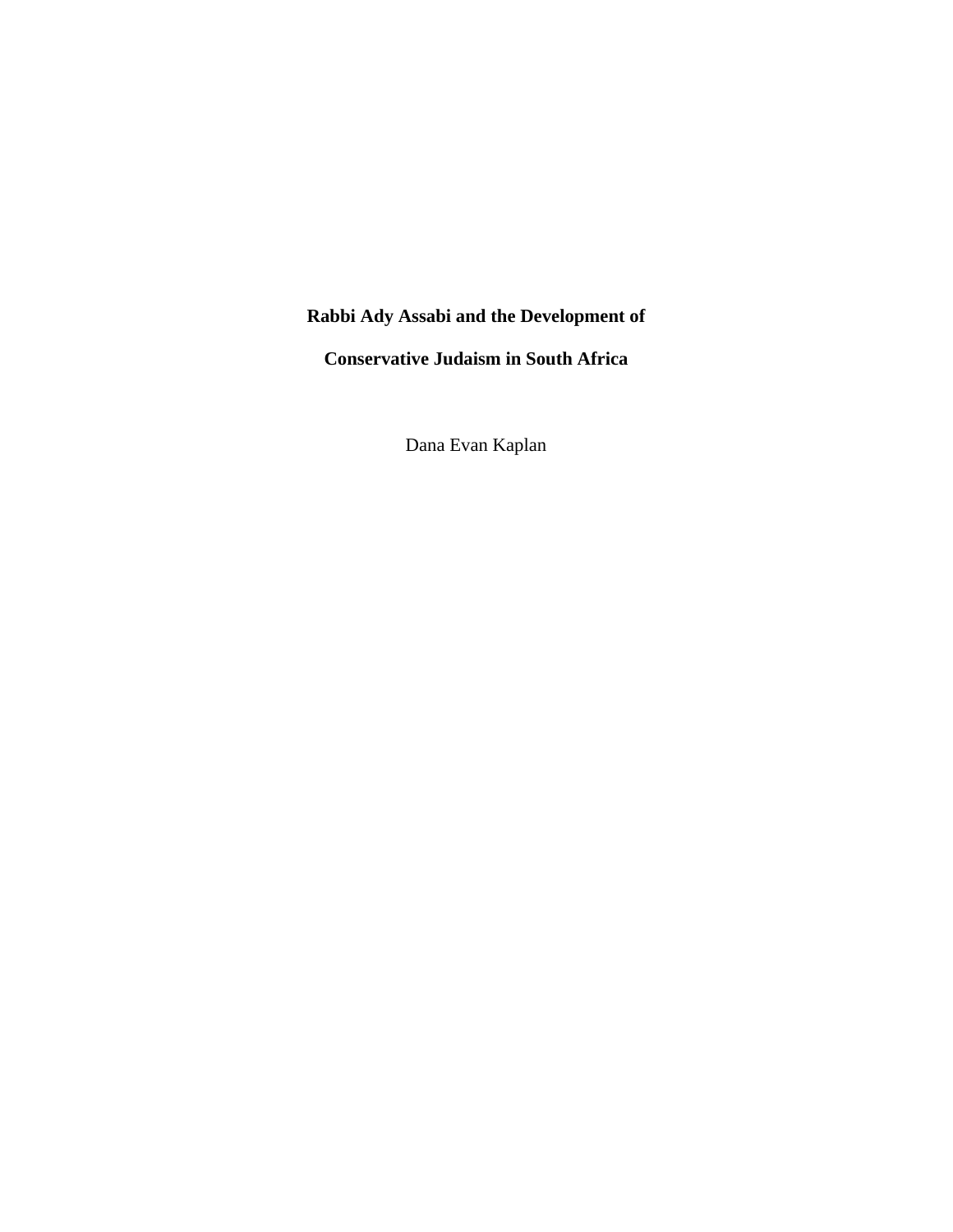The Conservative movement has developed an extensive network of congregations in various countries outside of the United States. Canada, of course, has a strong Conservative movement with very traditional leanings, and Rabbi Marshall Meyer pioneered a more liberal form of Conservative Judaism in Argentina. Various other countries have similarly developed Conservative or Mesorati movements, most recently Great Britain under Rabbi Louis Jacobs. But until recently none of the English-speaking countries of the Southern Hemisphere— Australia, New Zealand, or South Africa—has developed a Conservative movement.<sup>[1](#page-1-0)</sup>

South African Judaism<sup>[2](#page-1-1)</sup> was exclusively Orthodox until 1933 when Rabbi Moses Cyrus Weiler was sent by the World Union for Progressive Judaism to Johannesburg. Because Weiler kept the Progressive movement to the right religiously, as well as for other reasons, no Conservative movement ever developed in the country. Weiler avoided the most extreme positions of American classical Reform Judaism, particularly the men not wearing yarmulkes during the service and the almost total elimination of Hebrew. By having men wear yarmulkes and using a reasonable amount of Hebrew, he was able to keep Reform Judaism in South Africa within the consensus of what was considered normative Judaism. Clearly there would still be a sizeable number of opponents who would hate Reform Judaism no matter what. However, the general Jewish communal leaders and organizations, who in most cases would not join Reform themselves, were able to look at it as a system of beliefs and practices that was not so foreign to their sensitivities and sensibilities that it was outside the pale.

<span id="page-1-0"></span><sup>1.</sup> For an excellent overview of the structure of world Jewry, see Daniel J. Elazar, *People and Polity—The Organizational Dynamics of World Jewry* (Detroit: Wayne State University Press, 1989); on the Southern Hemisphere see pp. 234-261.

<span id="page-1-1"></span><sup>&</sup>lt;sup>2</sup> 2. For a recent overview of Jews in South Africa, see Dana Evan Kaplan, "Judaism and the Jewish Community in the New South Africa," *Judaism*, Summer, Volume 45, Number 3, 1996, pp. 350-360. My thanks to Professor Murray Baumgarten for his careful reading and suggestions for improvement of that article.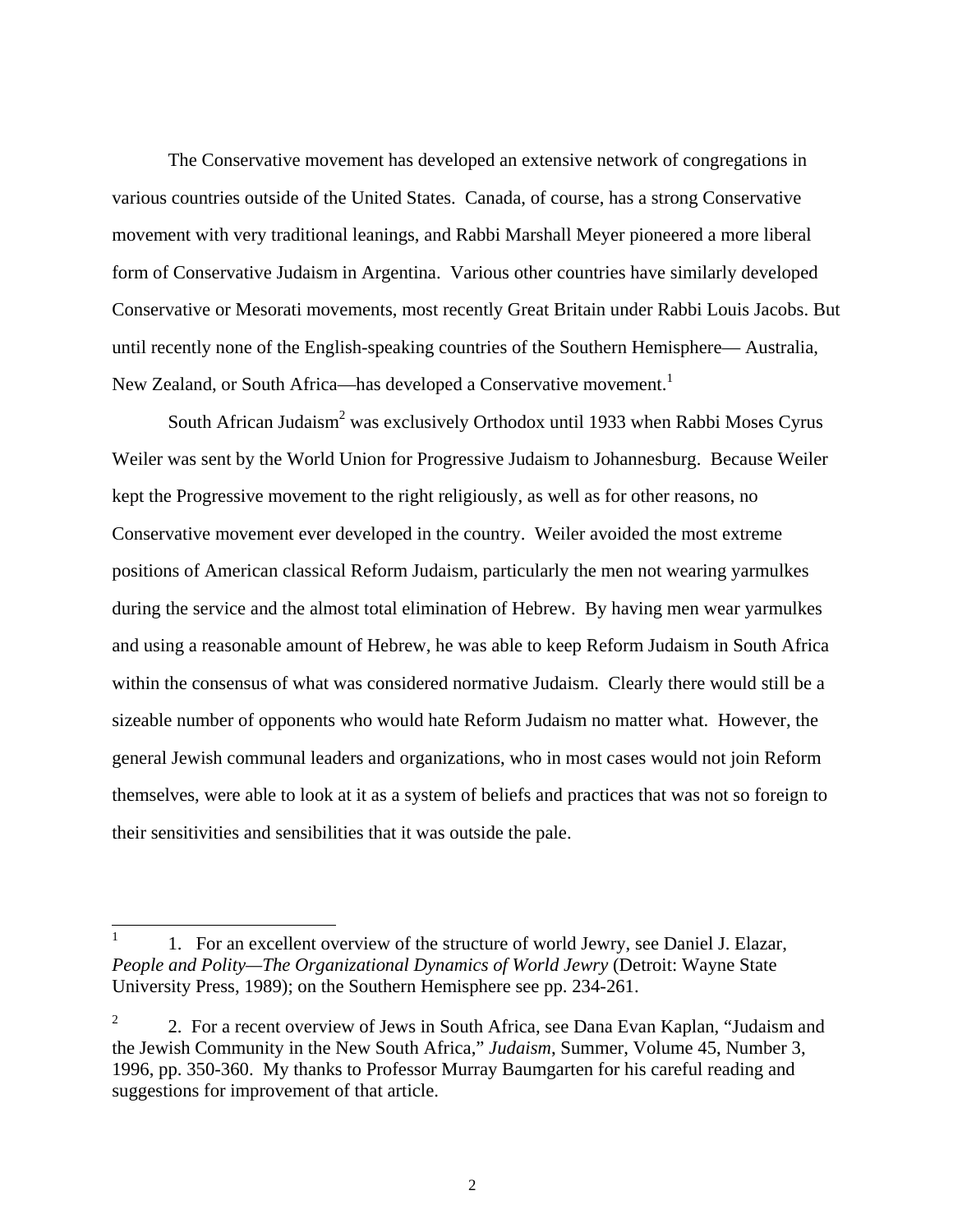This situation changed recently when Rabbi Ady Assabi of Congregation Shalom in Johannesburg began overseeing the withdrawal of his congregation from the Southern African Union for Progressive Judaism (SAUPJ) and repositioned the Kehilla as a traditionalist, Conservative-style synagogue. This paper looks at Assabi's theology and Halachic approach and attempts to evaluate the importance of Assabi's influence in Johannesburg, influence that has created what could be called a "religious revolution."

The emergence of Conservative Judaism in South Africa began in 1985 when Temple Shalom on Louis Botha Avenue, one of four congregations forming the United Progressive Congregation of Johannesburg, invited Rabbi Assabi to officiate at High Holy Day services. Assabi, who was born in Israel and emigrated to Germany with his parents, studied at Leo Baeck College in London and served the Jewish community in Germany in a shared synagogue arrangement. One of the synagogues was an Orthodox one, where he served for about a year. Later he led a Reform congregation in Netanya, Israel, where he simultaneously served for several years as Executive Director of the Israeli Progressive movement.

Strictly speaking, Assabi was not the first rabbi to introduce Conservative Judaism and not the first conservative rabbi. Rabbi Nissim Wernick was the first to introduce Conservative Judaism into South Africa in the 1980s shortly before Assabi's influence began to be felt. Rabbi Wernick, who had received his rabbinic ordination from the Jewish Theological Seminary, adhered pretty much to the mainstream beliefs and tenets of Conservative Judaism. He had at one time been a member of the Rabbinical Assembly  $(RA)$ .<sup>[3](#page-2-0)</sup> Wernick tried to create a Jewish Theological Seminary in South Africa, which was listed in all the official materials on the Jewish community of Johannesburg for a number of years but saw very little activity. He also had a serious problem with his Reform congregation in Pretoria, and he left that congregation and tried to set up his own independent Conservative congregation in Johannesburg, which failed.

<span id="page-2-0"></span> $3<sup>3</sup>$  3. He is no longer a member of the Rabbinical Assembly. Inquiry from the author to the Rabbinical Assembly, May 1998.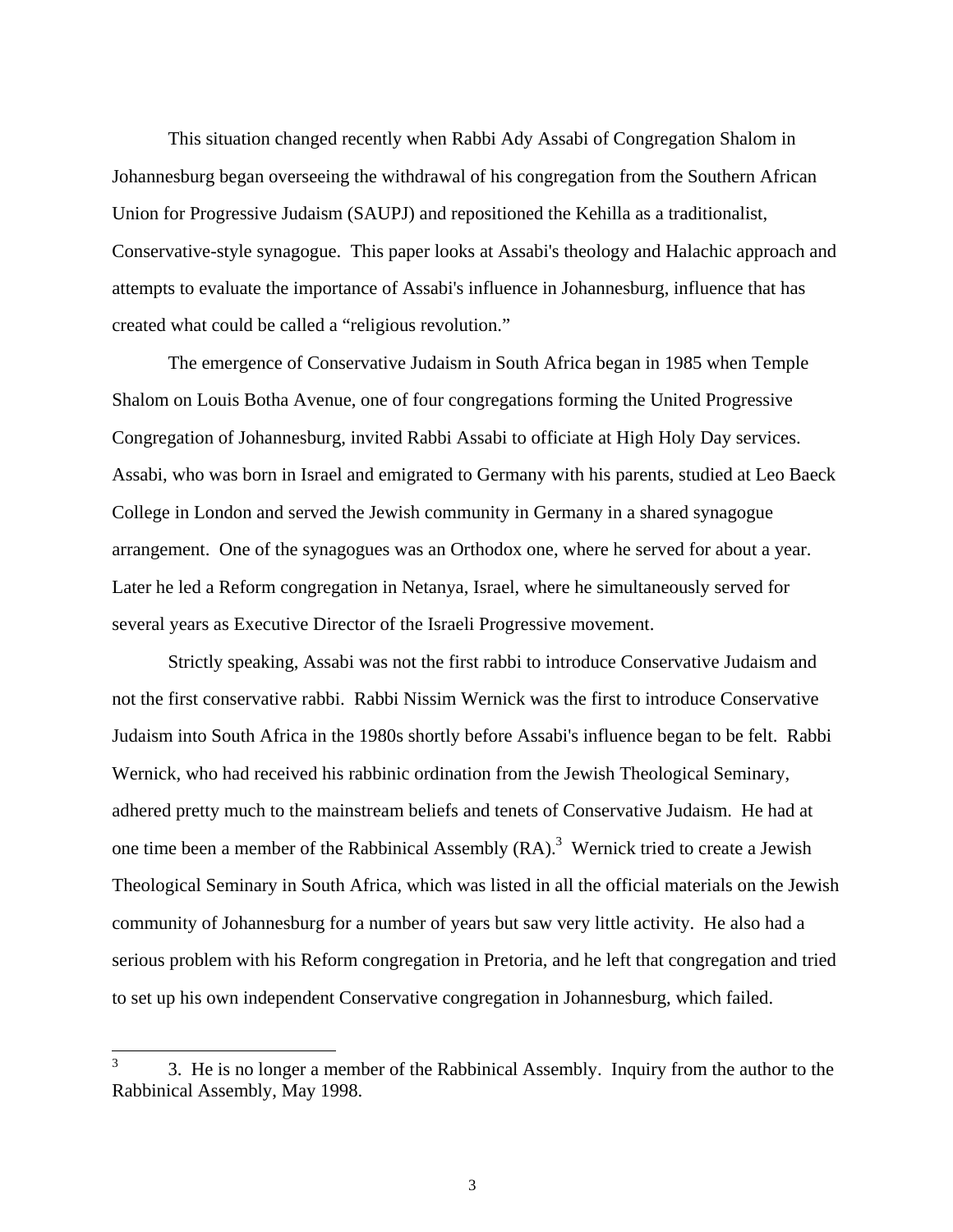So, Assabi is credited with establishing a more substantial Conservative movement in South Africa. Following his stellar pulpit presentation at Temple Shalom, the congregation offered Assabi a rabbinic position with them, which he accepted. Shortly thereafter American Reform Rabbi Norman Mendel left Temple Emanuel in Parktown, Johannesburg, to return to the United States. Being familiar with Rabbi Assabi's charisma, Emanuel tried to hire Rabbi Assabi away from Shalom, offering a large increase in salary as well as other benefits. But Assabi was in the middle of leading Shalom through a religious transformation process, and so refused to leave the congregation. Instead, he offered to allow Emanuel to join Shalom and participate together with Shalom in forging a new religious vision and making that vision a concrete reality. The result was Imanu-Shalom Congregation.<sup>[4](#page-3-0)</sup>

Imanu-Shalom began in 1986 as a Progressive congregation with two temples under the rubric of one congregation.<sup>[5](#page-3-1)</sup> According to the congregation's newsletter the congregation numbered 1350 families, <sup>[6](#page-3-2)</sup> including a number of wealthy and influential business people and Jewish lay leaders. Rabbi Assabi served as Senior Rabbi, rotating Shabbat to Shabbat, from Shalom to Emanuel. An assistant rabbi, Michael Datz, officiated at the temple site where Assabi was not present that week.<sup>[7](#page-3-3)</sup> When Datz returned to the United States, Assabi hired a lay cantor, Roy Steinman, to assume the same function. Writing in 1993, Cantor Steinman stated that "...In the absence of a second rabbi, Rabbi Assabi and I split the services between us. When I am at the one site, Rabbi Assabi is at the other. We both have choirs that follow us and we alternate

<span id="page-3-0"></span><sup>&</sup>lt;sup>4</sup> 4. Interview with Ady Assabi, Summer 1995.

<span id="page-3-1"></span><sup>5</sup> 5. Susanne Belling, "Dissidents Call Special Meeting of Jo'Berg Reform," *The Herald Times*, October 3, 1986, no page listed. From Temple Emanuel Archives. My thanks to Mrs. Carole Standfield for allowing me access to the archives.

<span id="page-3-2"></span><sup>6</sup> 6. *Or Chadash Congregational Newsletter*, Summer 1990, p. 34. Other estimates placed the combined membership as high as 1600 units.

<span id="page-3-3"></span> $7\,$  7. Interview with Michael Datz, November 7, 1997.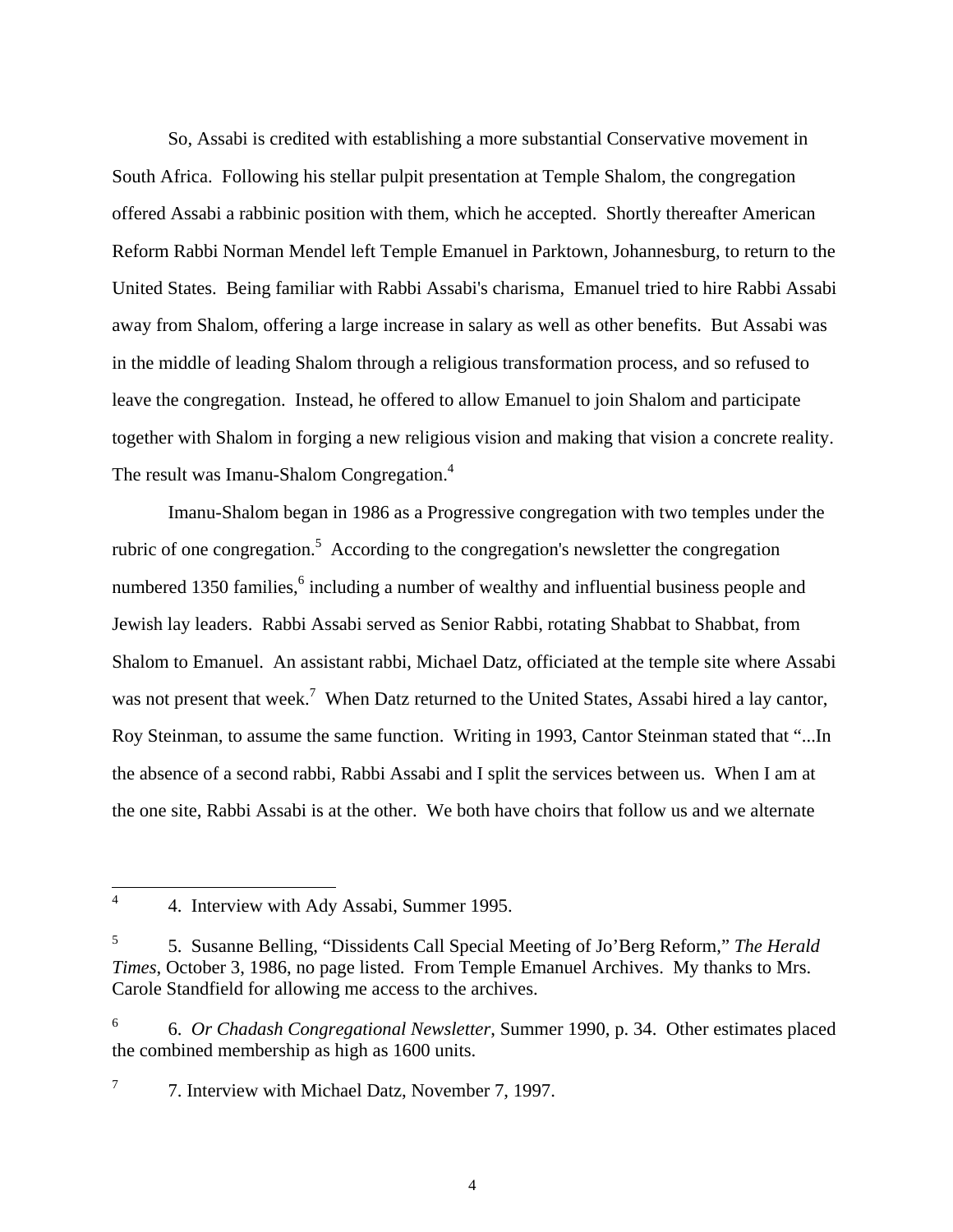weekly. On Shabbat we have two Shacharit services (one at each venue) and a mincha service with an Oneg Shabbat and study session."<sup>[8](#page-4-0)</sup>

By 1991 Assabi's religion transformation had resulted in a dramatic transition from a Reform-style service to a traditional, Conservative-style tefillah. An original draft of a prayer book was being used in place of the Reform Gates of Prayer, and other Conservative-style ritual innovations were in place.

The congregation—particularly the Shalom side—responded enthusiastically to these changes. Many simply loved Rabbi Assabi; others believed that in a South Africa dominated by Orthodoxy, Conservative Judaism would be more spiritually appealing than Reform. (Before Assabi's influence came to be felt, between 85 and 90 percent of South African Jews had an Orthodox affiliation, even if they did not practice; the remainder were Reform.) Many others were apathetic and uninvolved and regarded the religious changes with complete disinterest.

In 1991 Imanu-Shalom, led by President Carol Alexander, decided to suspend its membership in the Southern Union for Progressive Judaism (SAUPJ). The congregation urged the Progressive movement to confront the religious challenges of contemporary South Africa by adopting a greater degree of tradition. Should the SAUPJ fail to meet the conditions of Imanu-Shalom, the congregation would completely withdraw as a constituent member. Rabbi Assabi wrote, "There are two major reasons why we have suspended our membership of the SAUPJ. First, because we don't wish to take the criticism for what they are doing or not doing—it is hard enough to be responsible for what we do or fail to do. Secondly, because we need to progress. Whenever, during the last five years, we have done or said anything, we had to contend with more destructive criticism from our own movement than from anybody else."<sup>[9](#page-4-1)</sup>

<span id="page-4-0"></span> <sup>8</sup> 8. Correspondence from Roy Steinman to the author, February 8, 1993.

<span id="page-4-1"></span><sup>9.</sup> A. E. Assabi, *The Renewal of the Old and the Sanctification of the New—The Path of Imanu-Shalom* (Johannesburg: Imanu-Shalom, 5752), p. 12.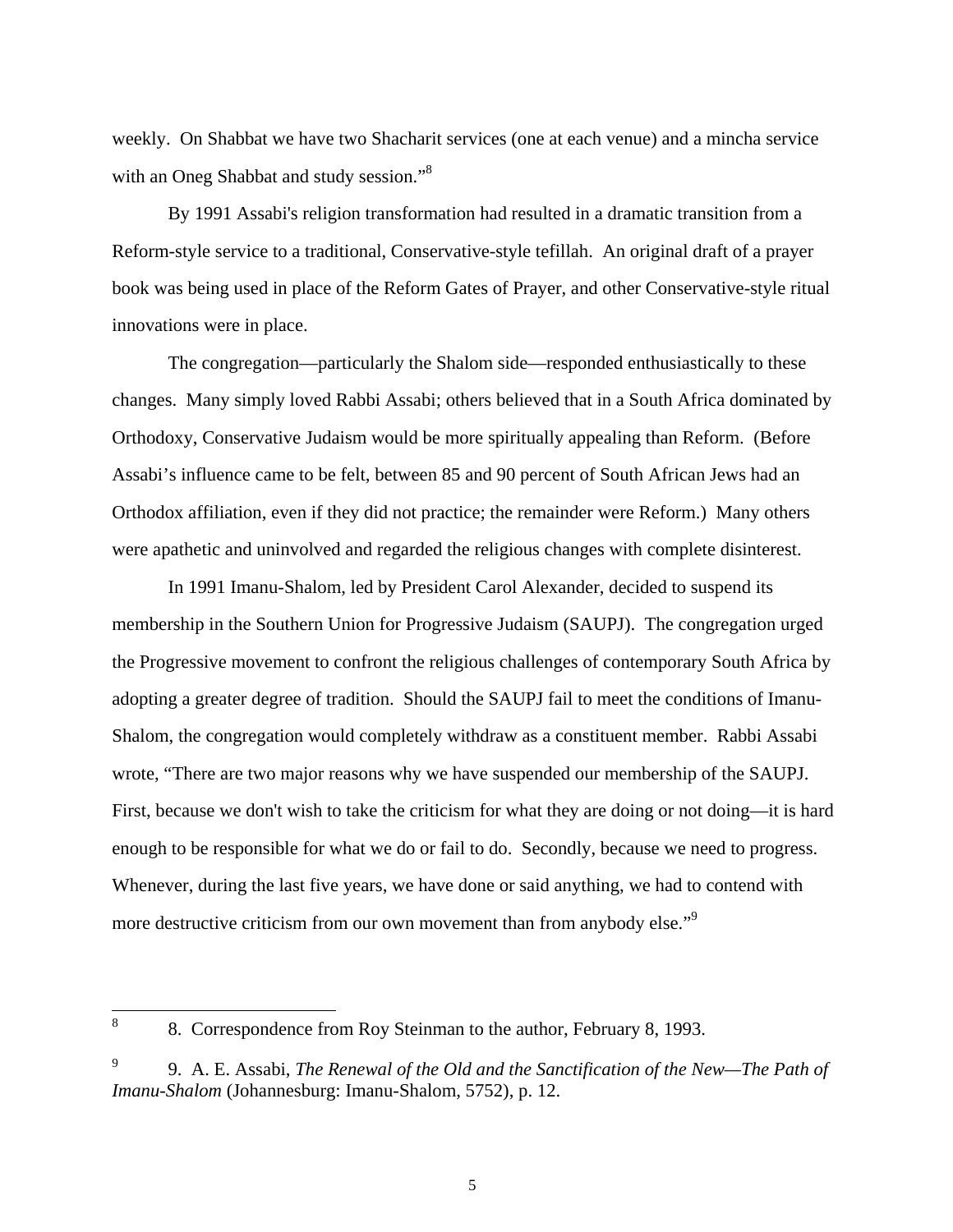Among many other issues, Rabbi Assabi had invited future President Nelson Mandela to speak at his synagogue very shortly after release from prison. Many criticized Assabi for this invitation, particularly those from within the Reform movement.<sup>[10](#page-5-0)</sup>

Relations between the SAUPJ and Imanu-Shalom did not improve, and 18 months later Imanu-Shalom broke completely with the SAUPJ, citing its refusal to adapt a more traditional approach to Judaism.<sup>[11](#page-5-1)</sup> Representatives from the SAUPJ and SAAPR (South African Association of Progressive Rabbis) state that there were only two issues of contention. The first was ritual immersion for converts, which Rabbi Assabi wanted and the Reform movement had not previously required. On this point the Reform movement was prepared to accede. The second issue was *hatafat dam brit*, the taking of a little blood from the penis of an already circumcised convert as part of his conversion. On this issue the SAAPR stood firm in its refusal to accept. Therefore, from the point of view of the SAAPR the only issue that remained unresolved was that of *hatafat dam brit*, which in their view was a very minor point that would hardly merit breaking up the whole movement over.

However, according to Reform representatives, the Jewish journalist Brenda Solomon, who was not at the meeting, reported Assabi's version of the negotiations, citing irreconcilable differences too numerous to mention. Yet from the point of view of the Reform leadership, the controversies were not the focus of the problem; rather, it was Assabi's determination to take his

<span id="page-5-0"></span> <sup>10</sup> 10. Carol Lazar, "Mandela Speaks Out on PLO, Zionism and Peace," *The Sunday Star*, September 16, 1991, no page listed; from the Temple Emanuel archives. Also, "Replace hysteria with a hand of peace, says Rabbi," *The Jewish Voice*, September 7, 1990, pp. 1-2. For a critical view see A.L. Hatchuel, "Temple is for Worship—Not Political Speeches," *The Herald Times*, September 28, 1990, no page listed; from Temple Emanuel archives. For the attack by Rabbi Arthur Seltzer, then chairperson of the South African Association of Progressive Rabbis (SAAPR), see "Zionist Federation, Reform Rabbis Reject Views of Temple Shalom Rabbi," *The Herald Times*, September 28, 1990, no page listed, from the Temple Emanuel Archives. Also, Simone Kaye, "Rabbi Assabi Damaged Image of South African Jewry." *The Herald Times*, October 5, 1990, p. 1. Attacks also appeared in the *Star, The Citizen*, and other general circulation papers.

<span id="page-5-1"></span> $11$  11. Interview with Marlene Bethlehem, National Chairperson, South African Jewish Board of Deputies, November 7, 1995.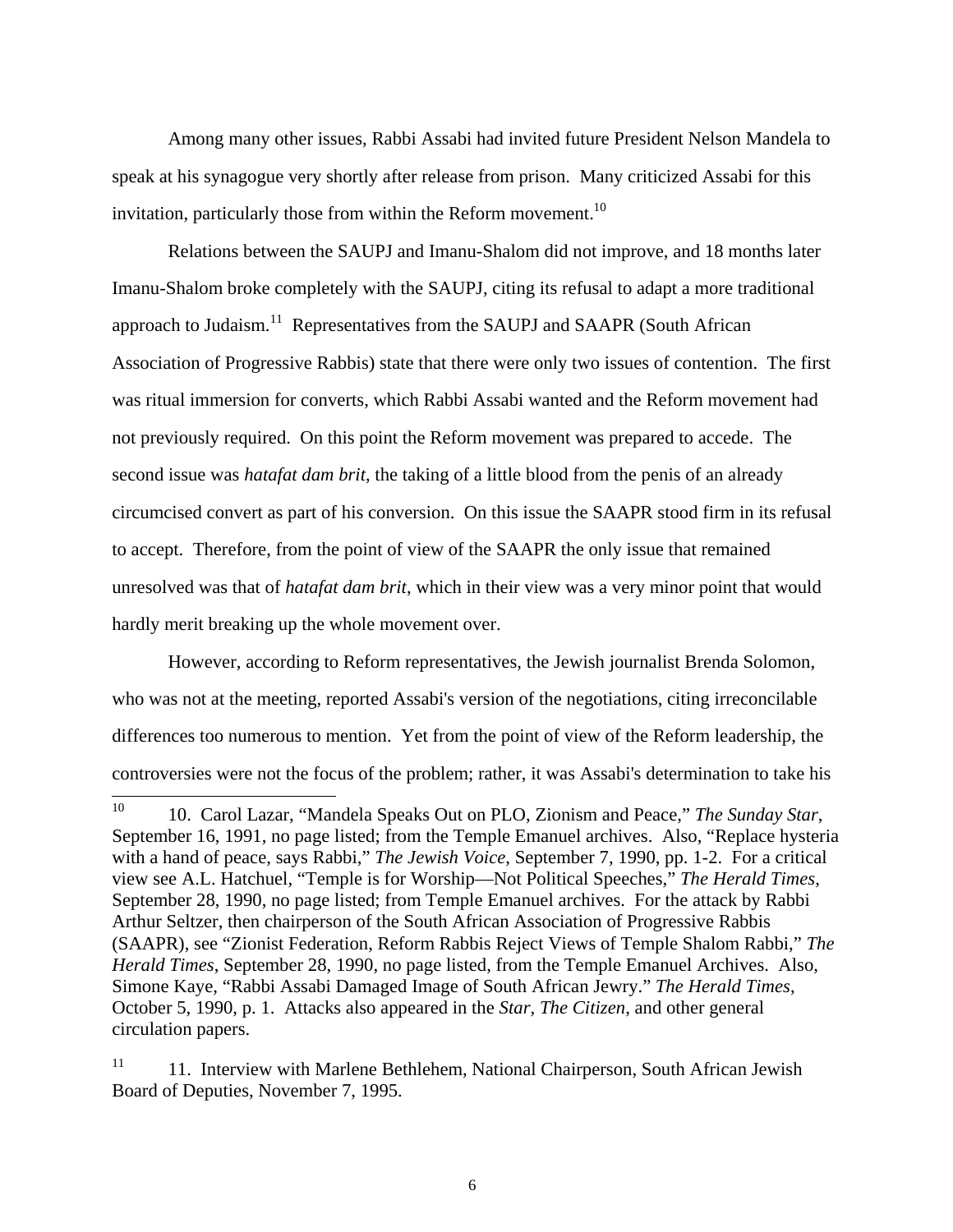congregation out of the SAUPJ. Here, as with other issues relating to this whole conflict, each side has very different views on what happened and why.<sup>[12](#page-6-0)</sup>

At this point a small faction based among former Emanuel leaders formed a "Temple Emanuel Survival Committee." This group hoped to re-split the two temples and reconstitute Emanuel as a Reform congregation. Imanu-Shalom's board refused this request, and a lawsuit was filed by the faction. Eventually a settlement was reached in which the Emanuel building was returned to the Reform group in exchange for their assumption of much of Imanu-Shalom's debt. Shalom remained—and remains to this day—under the religious leadership of Rabbi Assabi, and since 1994 has been affiliated with the Conservative/Masorati movement.<sup>[13](#page-6-1)</sup> The affiliation is a loose one.<sup>[14](#page-6-2)</sup>

To put these events in context, it is important here to point out that South African Progressive Judaism is much more traditionalist than American classical Reform Judaism. South African Reform congregations use about half Hebrew and half English in the liturgy, sometimes even a higher percentage of Hebrew, especially in Johannesburg. Nevertheless, South African Progressive Judaism is Reform in both theology and practice. University of the Witwatersrand Professor Jocelyn Hellig writes that "observers often gain the mistaken impression that Reform Judaism in South Africa is no different from Conservative Judaism in America."[15](#page-6-3)*Africa*, edited by Martin Prozesky and John De Gruchy (Capetown: David Philip Publishers, 1995), p. 167.

<span id="page-6-2"></span><sup>14</sup> 14. The congregation calls itself "The Shalom Independent Congregation," but a subtitle on its newsletter states that the congregation was "affiliated to the World Council of Conservative/Masorati Synagogues." See, for example, *The Congregational Newsletter* of November 1994. More recently this claim has ceased to appear on the newsletter. See, for example, the March 1997 issue. The newsletter is now called *The Shalom Independent.* My thanks to Mr. Lionel Slier, Editor of the congregational newsletter, for providing me with recent copies.

<span id="page-6-3"></span><sup>15</sup> 15. Jocelyn Hellig, "The Jewish Community in South Africa," in *Living Faiths in South* 

<span id="page-6-0"></span><sup>&</sup>lt;sup>12</sup> 12. Correspondence with Southern Union for Progressive Judaism leadership, March 13, 1998.

<span id="page-6-1"></span><sup>&</sup>lt;sup>13</sup> 13. Interview with Rabbi Benjamin Kreitman, Executive Director, World Council of Conservative Synagogues, October 30, 1997.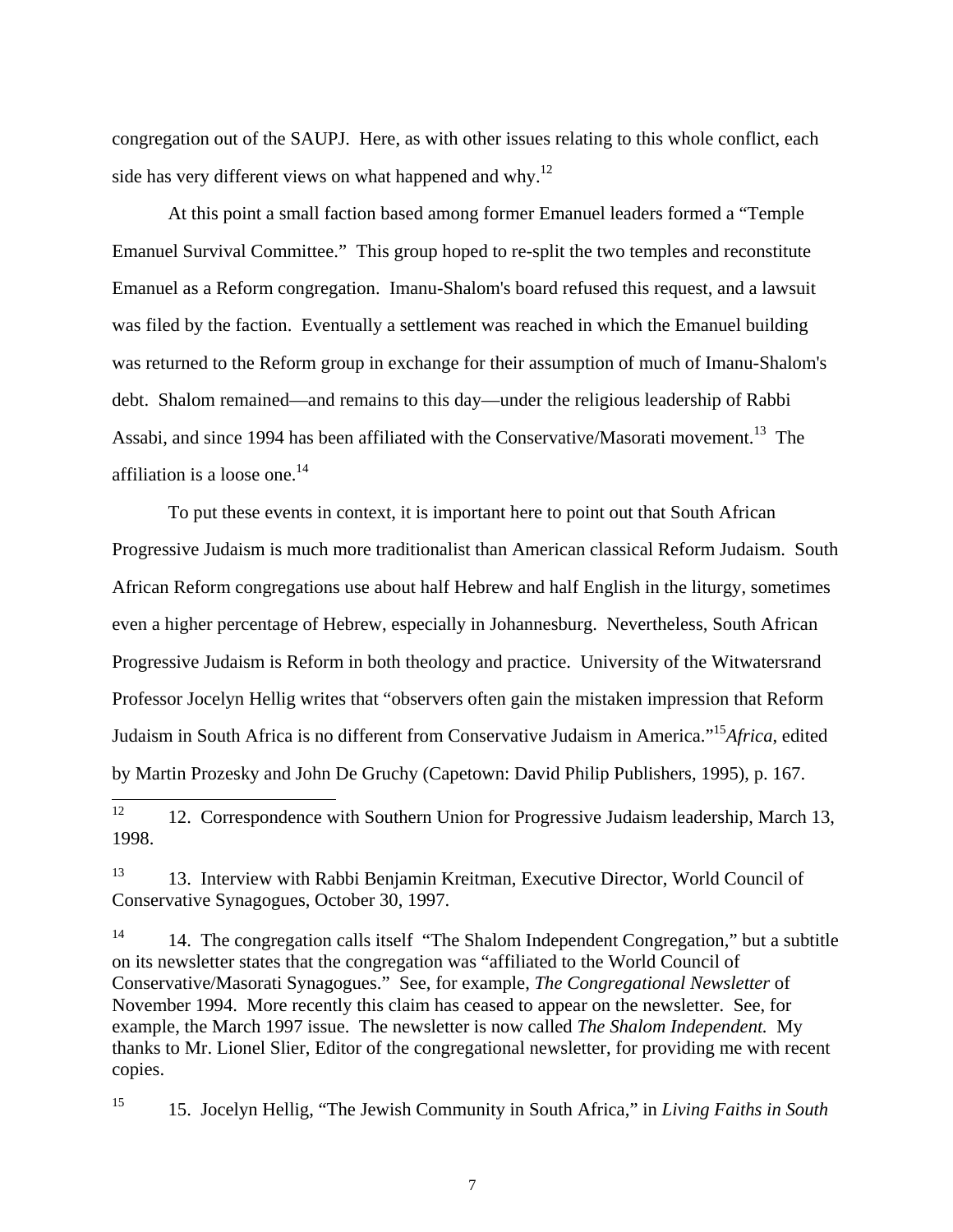Hellig adamantly rejects this view. She states that unlike Reform Judaism "Conservative Judaism regards the Halachah as binding but permits greater flexibility with regard to its interpretation than does Orthodoxy. South African Reform, like Reform everywhere else, emphasizes the ongoing nature of revelation, seeing Judaism as dynamic and growing."<sup>[16](#page-7-0)</sup> Hellig argues that Conservative Judaism may be confused with South African Reform only if one looks only at superficial ritual similarities, but the theological approaches to revelation and other religious concepts differ profoundly, as do their approaches to Halachah and religious practice generally. Rabbi Assabi provides a fascinating case study for evaluating Hellig's thesis.

Assabi has attacked South African nonobservant Orthodox Jews for being ignorant of Judaism and fundamentalist at the same time. He writes that "the paradox is that, despite...nonobservance and general ignorance..., the theology of most South African Jews is as fundamentalist as it could possibly be."<sup>[17](#page-7-1)</sup> Assabi was determined to build a South African Judaism that was based upon observance of Halachah, interpreted in a flexible manner, as well as a deep knowledge of Judaism as understood from a liberal theological perspective.

On the second day of Rosh Hashanah, 5752 (1991), Rabbi Assabi first publicly articulated his lecture of his vision for Imanu-Shalom. He later published the lecture as a small book.[18](#page-7-2) Assabi begins by attacking the hypocrisy of the Orthodox rabbinate in South Africa. He stated that the Orthodox rabbinate has had to compromise Orthodoxy in order to retain total power over the Jews of the country. The Orthodox rabbinate, Assabi writes, could not survive if it depended exclusively on observant Jews. Rather, it draws most of its support from the "nonobservant Orthodox." And in order to maintain its power, the Orthodox rabbinate maneuvers between two main strategic concerns: the political and the ideological.

<span id="page-7-0"></span>16 16. *Ibid*.

l

<span id="page-7-1"></span><sup>17</sup> 17. Ady E. Assabi, "Catharsis and Rebirth—The Judaism of the Future," *Jewish Affairs*, Volume 50, Number 3, Spring 1995, p. 81. The article appears on pp. 81-86.

<span id="page-7-2"></span><sup>18</sup> 18. Assabi, *The Renewal of the Old and the Sanctification of the New*, *op. cit.*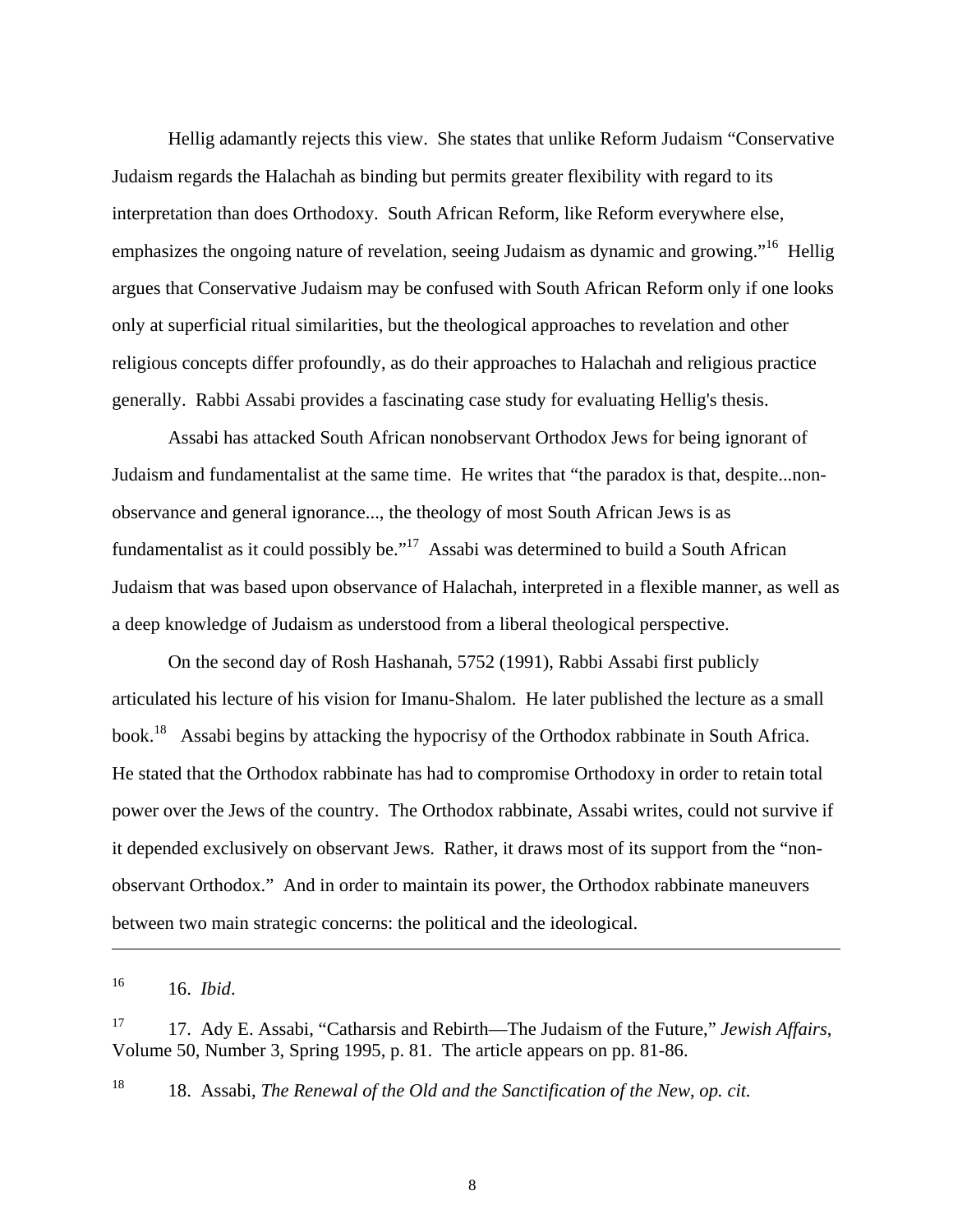On a political level Assabi believes that the South African Orthodox rabbinate is trying to do everything in its power to prevent "an American-type situation" from evolving in South Africa. He is referring to the fact that in the United States Orthodoxy is a small minority of the American Jewish community and that the Orthodox rabbinate has relatively little influence on communal policies. Assabi believes that Orthodoxy has become a small minority of American Jewry precisely because Orthodoxy in the United States did not compromise. In contrast to what Assabi portrays as American Orthodoxy's consistent insistence on its standards, even at the expense of membership and therefore communal powers, he sees South African Orthodoxy as hopelessly compromised.

He writes that "... in this country it has become perfectly all right to lead a totally secular life and consider yourself to be 'Orthodox.' The ideological compromise is amazing. The reason the rabbis permit it is purely political, and based on an instinct for survival. In a strange way, what Reform did in America is what Orthodoxy is doing here." To survive and retain some kind of Judaism, Assabi states, American Reform rabbis perform intermarriages.<sup>[19](#page-8-0)</sup> "For the very same reason, Orthodox rabbis here pretend that one can be a nonobservant 'Orthodox' Jew. What a ridiculous contradiction-in-terms."<sup>[20](#page-8-1)</sup>

Assabi implies that South African Jews were able to live so comfortably with such blatant contradictions in their religious lives because the whole country was living with the horrible contradictions of Apartheid. "The local system," Assabi said, tongue in cheek, "seems to have rubbed off on the South African Jewish Community. One learns very quickly to close one's eyes and be content in pretending that one does not know, or that what one sees, is not really there."<sup>[21](#page-8-2)</sup> Assabi's linkage of nonobservant Orthodoxy and Apartheid society is perceptive, and there is

<span id="page-8-0"></span><sup>&</sup>lt;sup>19</sup> 19. Forty to fifty percent of American Reform rabbis will officiate at an intermarriage. Each rabbi sets various conditions on his or her officiation. Assabi does not explicitly differentiate between those who do and those who do not officiate.

<span id="page-8-1"></span><sup>20</sup> 20. Assabi, *The Renewal of the Old and the Sanctification of the New, op. cit*., p. 7.

<span id="page-8-2"></span><sup>21 21.</sup> *Ibid.*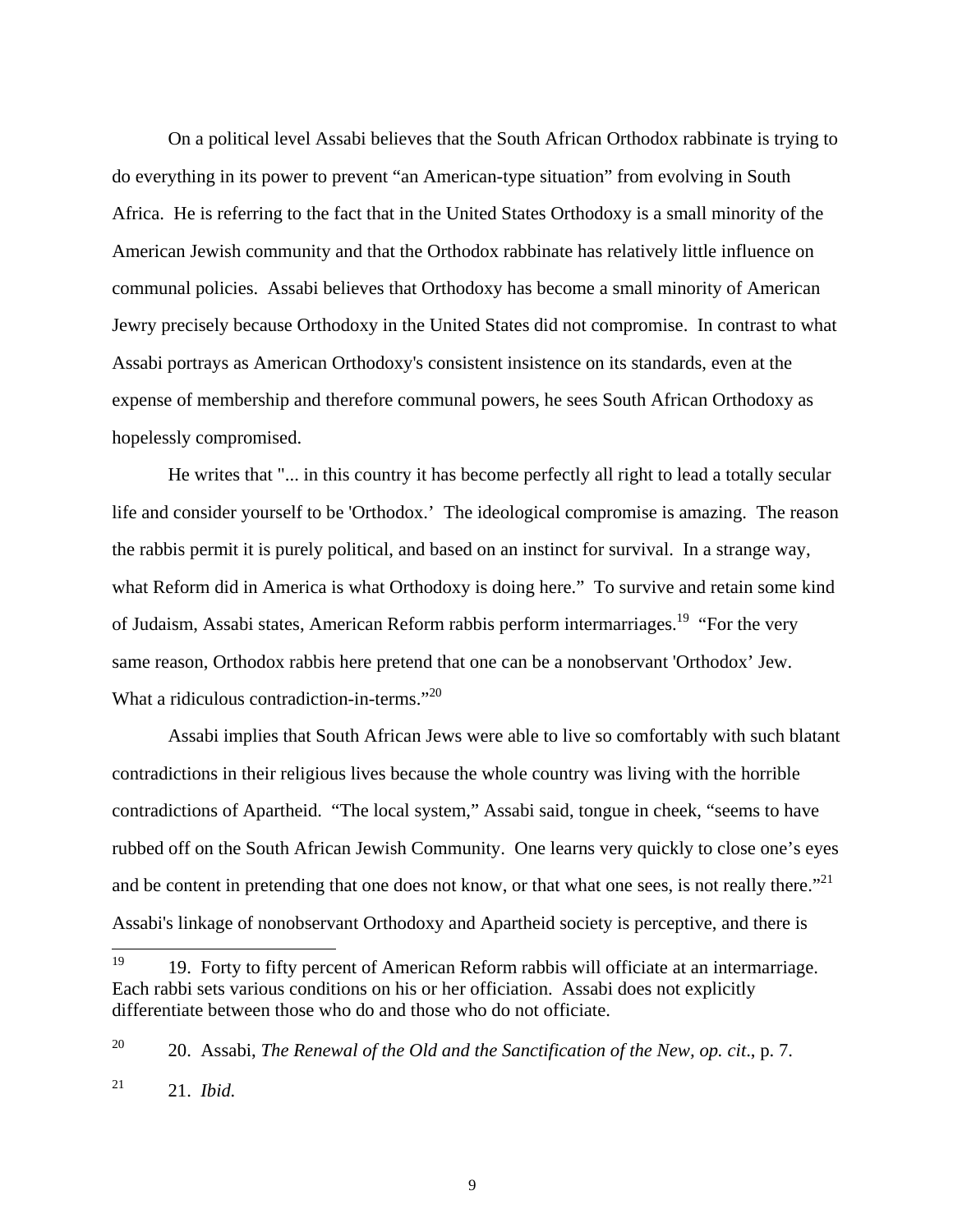clearly a strong connection between them. It does not, however, take into account the fact that the South African Jewish communal structure is based upon the British system, and that other British Commonwealth countries, such as Australia and New Zealand, have similar Orthodox establishments.<sup>[22](#page-9-0)</sup>

Assabi attacks South African Jewish society for placing form over content and for reducing synagogues to gathering places of varying social prestige. He writes that "people are naturally eager to belong to the 'right' place and to be seen in the 'right' environment. It goes hand in hand with living in the 'right' neighborhood, driving the 'right' car, going to the appropriate club—that is all the synagogue has become—a club. Except when you want to belong to a prestigious golf club, the least you must do is to take up golf. In a synagogue-club, you are not required to take up Judaism; it is pretended that you do. All that is left for you to do, is to pay your dues." $^{23}$  $^{23}$  $^{23}$ 

Assabi believes that in the past the individual Jew had to conform to the demands of his religious community, and the religious community had to adapt to the conditions of time and place. In contrast, today the religious community conforms to the needs of the individual by compromising the very principles it upholds to be sacred. Assabi labels this approach to religion as "secular Orthodoxy" and states that it turns Judaism into "a rare museum piece that is a most valuable curiosity but totally useless."<sup>[24](#page-9-2)</sup>

Assabi's views on Reform Judaism are as critical as his views on Orthodoxy.<sup>[25](#page-9-3)</sup> He believes that Rabbi Moses Cyrus Weiler founded the Progressive movement in South Africa based on the principles of American Reform Judaism and that American Reform could never

<span id="page-9-0"></span> <sup>22</sup> 22. Elazar, *People and Polity, op. cit.*, pp. 234-261.

<span id="page-9-1"></span><sup>23</sup> 23. Assabi, *The Renewal of the Old and the Sanctification of the New, op. cit*.

<span id="page-9-2"></span><sup>24 24.</sup> *Ibid.*, p. 8.

<span id="page-9-3"></span><sup>25</sup> 25. Assabi, *The Path of Imanu-Shalom, op. cit.*, p. 8.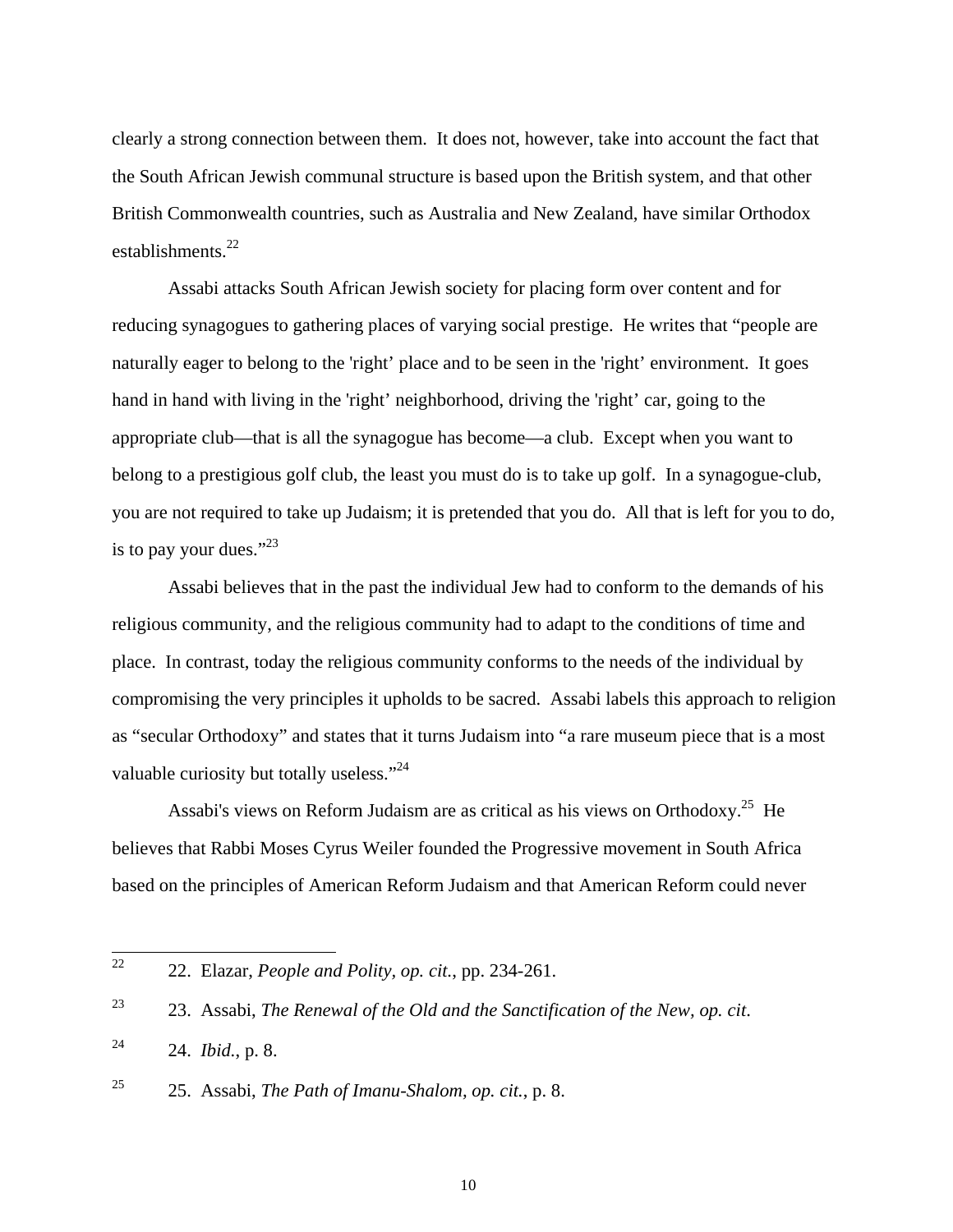flower in a South African context.<sup>[26](#page-10-0)</sup> He writes, "We have taken American Reform Judaism with all its virtues and vices, and moved it from New York and Cincinnati to Johannesburg, Cape Town and Port Elizabeth. The liturgy we use is American Reform. It contains prayers for the 4th of July and Thanksgiving Day. It is directed at the American predicament and the American community. The English is spelled in American, the Hebrew is paraphrased and not translated."<sup>[27](#page-10-1)</sup>

In addition to being an American import, South African Progressive Judaism has become, Assabi claims, "Reformodox." He argues that "in its entire existence, it has neither progressed nor has it regressed or moved at all, for that matter."<sup>[28](#page-10-2)</sup> Assabi asks, "What are the basic principles of the 'Living Judaism' we so often talk about? What of our vaulted progressiveness?"<sup>[29](#page-10-3)</sup>

Assabi writes as a former member of the Reform movement of South Africa. It should be noted that it is clear from his comments that Assabi objects vehemently to a number of policies and, indeed, the general direction of the American Reform movement. He uses the term "Reform movement" in the South African context in order to implicitly compare it to the American Reform movement, implying that they have the same policies on many issues. The SAUPJ had begun its movement in the 1930s by calling itself "Reform" or even "Liberal." The term Liberal has fallen away because during the apartheid years being a liberal anything was unpopular.

As attacks mounted from various parties, such as traditionalists and later from Rabbi Assabi and others, the leadership began to prefer the term "Progressive," which allied the South African Reform movement with the World Movement for Progressive Judaism. Thus the South

<span id="page-10-0"></span> <sup>26 26.</sup> *Ibid.,* p. 9.

<span id="page-10-1"></span><sup>27 27.</sup> *Ibid.,* p. 10.

<span id="page-10-2"></span><sup>28 28.</sup> *Ibid.,* p. 9.

<span id="page-10-3"></span><sup>29 29.</sup> *Ibid.*, p. 9.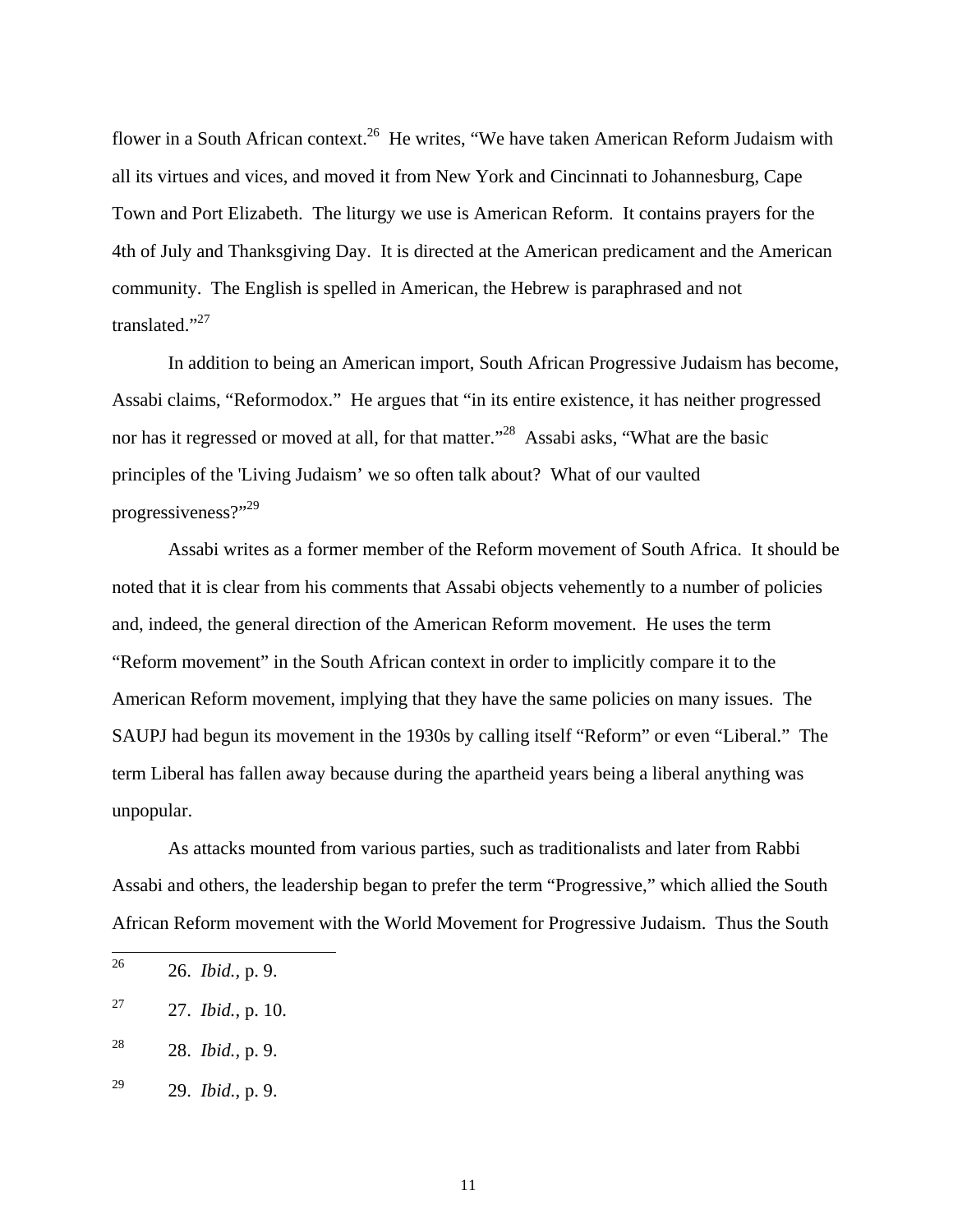African Reform leadership did not break with the World Reform Movement but distanced itself from the American Reform movement, which had passively acquiesced to rabbinic officiation of intermarriages and in other matters that would not have been perceived of favorably in South Africa.

It is important to keep these points in mind when examining Assabi's pronouncements on the Reform movement. He writes that Reform Judaism has not developed one indigenous institution or produced one worthwhile publication. "If anyone wants to know what we stand for, we have little to show. We stutter about our own identity and by doing so, continuously verify the negative stigma we have in this community. We speak the language of a diluted American Reform Judaism. The word 'progressive' that we adopted is most meaningful. However, you dare not call yourself 'progressive' and have the audacity to become more static all the time." $30$ 

Writing before the election of the first democratically elected government in the history of the country, Assabi asserts that as a progressive movement, Reform Judaism has not dealt in any significant way with the unique South African situation, in which social justice is one of the most important contributions a Jewish community can make.<sup>[31](#page-11-1)</sup> It is in the area of social justice that South African Reform has failed most. Assabi writes, "... this is where we have even diluted American Reform. When the march on Alabama took place, Martin Luther King was accompanied by Reform rabbis on each side. They may not have been the greatest traditionalists, Jewish ritual might not have been that important to them. However, the social injustice of the community in which they lived—couldn't be ignored by their Jewish conscience."<sup>[32](#page-11-2)</sup>

<span id="page-11-0"></span> <sup>30 30.</sup> *Ibid.*, p. 10.

<span id="page-11-1"></span><sup>31 31.</sup> *Ibid*.

<span id="page-11-2"></span><sup>32 32.</sup> *Ibid.*, pp. 10-11.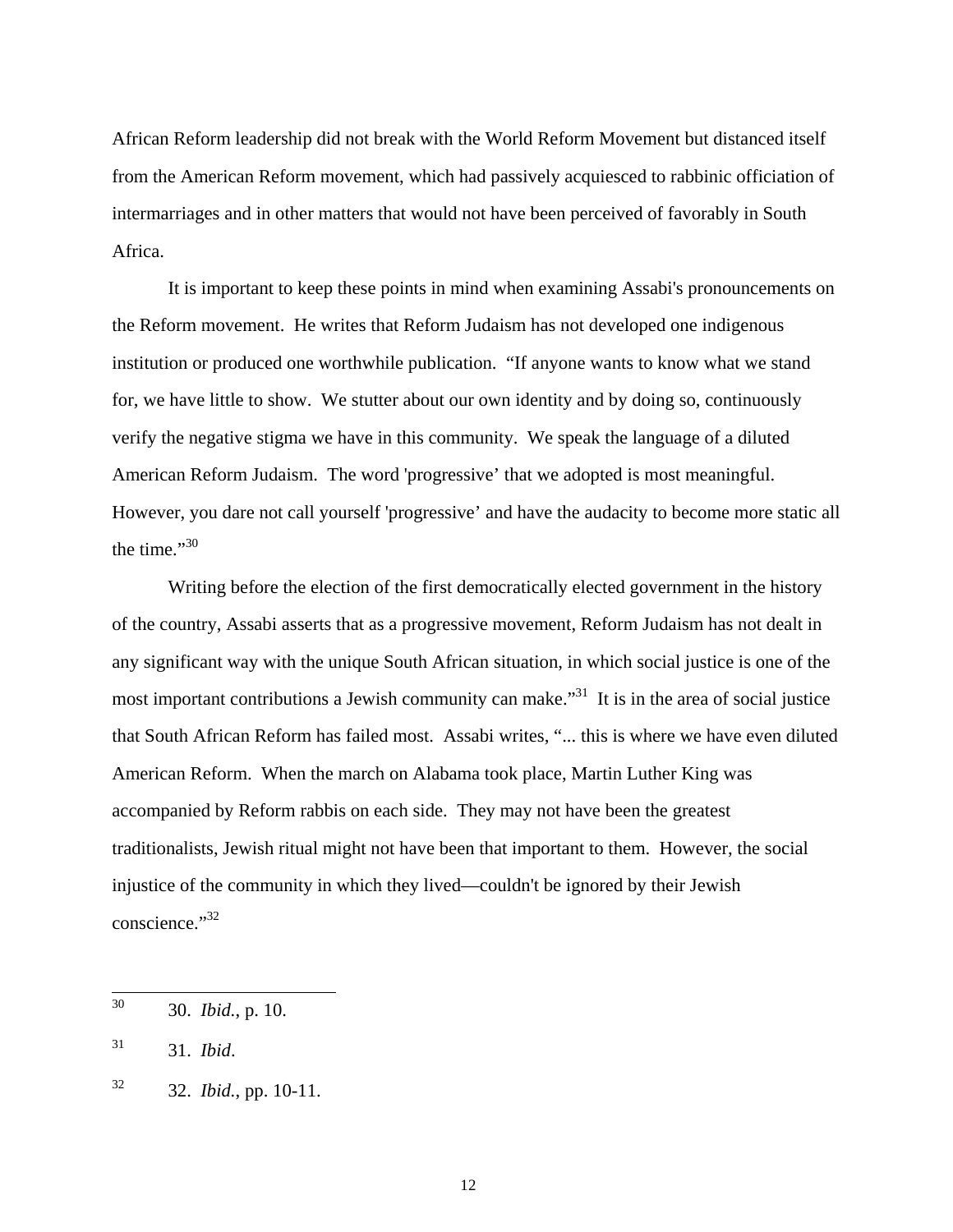Assabi strongly believes that if progressive Judaism has failed in the sphere of social justice, then the movement has absolutely nothing to distinguish it. Further, some Reform leaders had not even tried to be decent to individual blacks working for them. However, many in the SAUPJ feel very strongly that Assabi's criticism of Progressive Judaism in the sphere of social justice is unwarranted, citing among other activities the tremendously successful outreach work performed by the United Sisterhood in Johannesburg for more than 60 years. Further, Rabbi Hillel Avidan, Chairperson of the SAAPR, states that in terms of rabbinic leadership, "Amongst those who spoke out courageously against apartheid was the late Rabbi Arthur Saul Super...he was probably the most outstanding rabbi to have ever served our movement."<sup>[33](#page-12-0)</sup>

Assabi writes, "Even in this unique area [social justice], we [the Reform movement] have not been different to the rest of the local Jewish community.<sup>[34](#page-12-1)</sup> Assabi tells how he once was quoted as saying that the Jewish Board of Deputies<sup>[35](#page-12-2)</sup> had not made any statement against Apartheid in 40 years.<sup>[36](#page-12-3)</sup> He writes that he received a letter from the executive director of the Board of Deputies correcting him: "It's not true. It's not that we haven't said anything for 40 years, we haven't said anything for 26 years."<sup>[37](#page-12-4)</sup> Assabi finds this correction irrelevant. "Whether

<span id="page-12-2"></span><sup>35</sup> 35. The equivalent of the Jewish Federation in the United States.

<span id="page-12-3"></span><sup>36</sup> 36. *Ibid.*, p. 11. The executive director Assabi refers to was probably Seamer Capillus.

<span id="page-12-4"></span> $37$  37. Atalia Ben Meir has recently completed a Ph.D. dissertation on this topic. Atalia Ben Meir, *The South African Jewish Board of Deputies and Politics 1930-1978* (Duran: University of Natal, 1995). The broader historical debate over the role of the Jewish community during the Apartheid years is just beginning. See the fascinating articles in Jewish Affairs: The South African Jewish Studies Journal, edited by Professor Joseph Sherman of the University of the Witwatersrand, in a special volume on "Jews and Apartheid," Volume 52, Number 1, Autumn 1997.

<span id="page-12-0"></span> <sup>33</sup> 33. Correspondence from Hillel Avidan, Chairperson of South African Association of Progressive Rabbis, March 4, 1998.

<span id="page-12-1"></span><sup>34 34.</sup> *Ibid*, p. 11.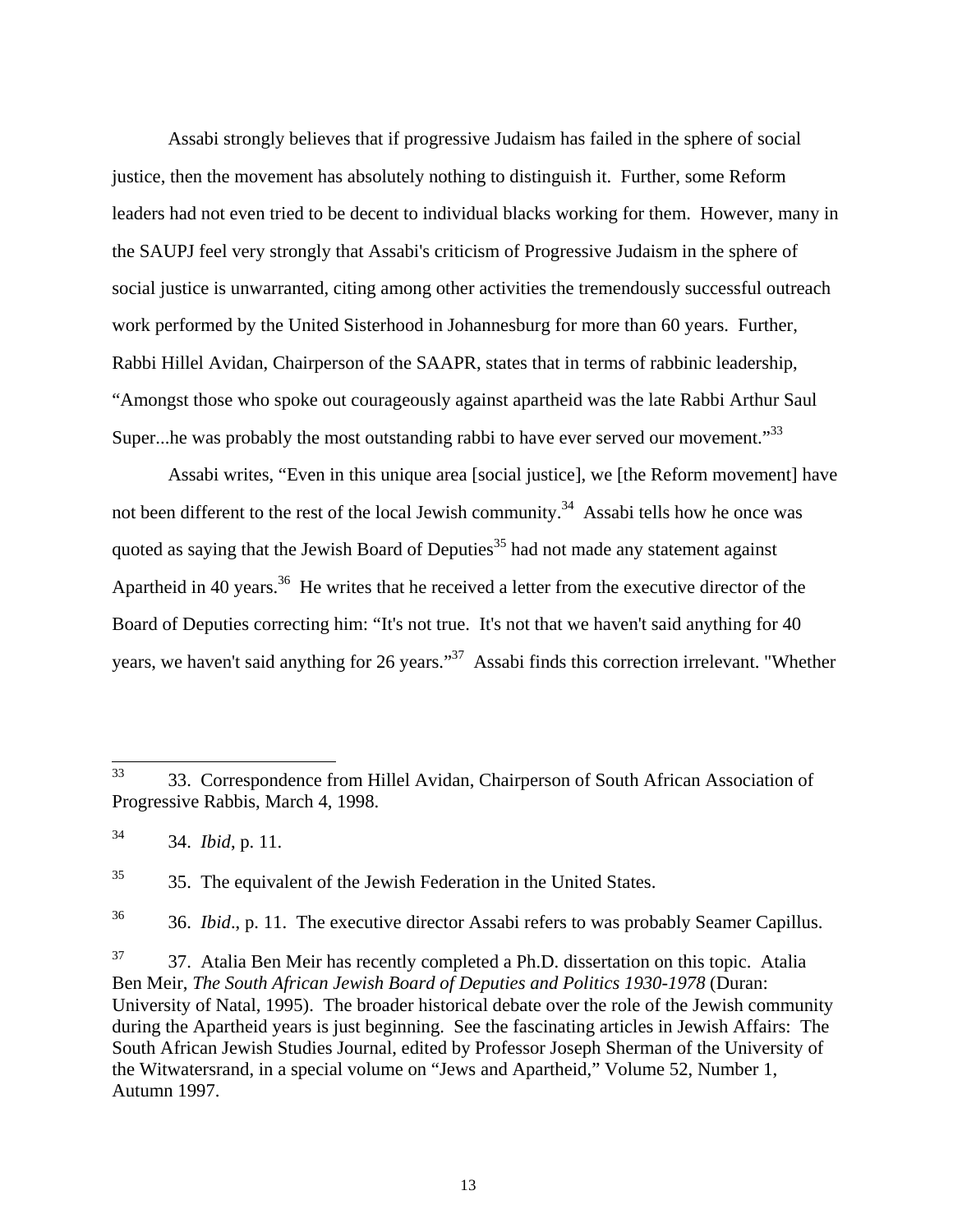40, 26 or 10, the organized Jewish community as a whole, maintained a roaring silence for far too long."[38](#page-13-0)

Assabi insists that if Reform Judaism were going to abrogate the ritual realm and claim superiority in the ethical sphere, it is absolutely essential for the movement to be able to show concrete accomplishments in the area of social action. He states it was not the Orthodox rabbis who over the years taught their members that prophetic social justice takes preference to the literal word of ritualistic law. Rather, "we taught that, just as the American Reform movement does, only the relationship between what we taught and what we did was purely imaginary. And yet, based on this very teaching, we took the liberty of undermining the importance of ritualistic observances, without creating a meaningful substitute.<sup>[39](#page-13-1)</sup>

Assabi does commend two rabbis for their activism. He praises Rabbi Benjamin Isaacson, who was trained as an Orthodox rabbi and became Reform because of his strong commitment to social justice. Eventually Isaacson became disillusioned with Reform and returned to Orthodoxy. Assabi also praises Reform Rabbi Richard Lampert, who was subjected to a police search of his home and eventually emigrated to Sydney, Australia, where he today serves as senior rabbi of Temple Emanuel North Shore. However, Assabi neglects to mention Rabbi Andre Unger, a Holocaust survivor who served in Port Elizabeth and who had to leave the country when his visa was not renewed due to his very aggressive attacks on Apartheid. Since Unger went on to serve as a Conservative rabbi in New Jersey with distinction and was a leading civil rights proponent in the U.S. during the 1960s, he could have served as a model for Assabi.

<span id="page-13-0"></span> <sup>38</sup> 38. At a 1996 academic conference, "Jewry at the Frontier," held at the Kaplan Centre for Jewish Studies and Research at the University of Cape Town, Claudia Braude created an uproar with her aggressive condemnation of the South African rabbinate under Apartheid. The audience, mostly scholars from South Africa and abroad, were divided in their response to the thesis that few rabbis have done their utmost to undermine Apartheid. See Claudia Braude, "South African Rabbinic Writing Under Apartheid," paper presented at "Jewry at the Frontier" Conference, August 11-14, 1996.

<span id="page-13-1"></span><sup>39 39.</sup> *Ibid.*, p. 11.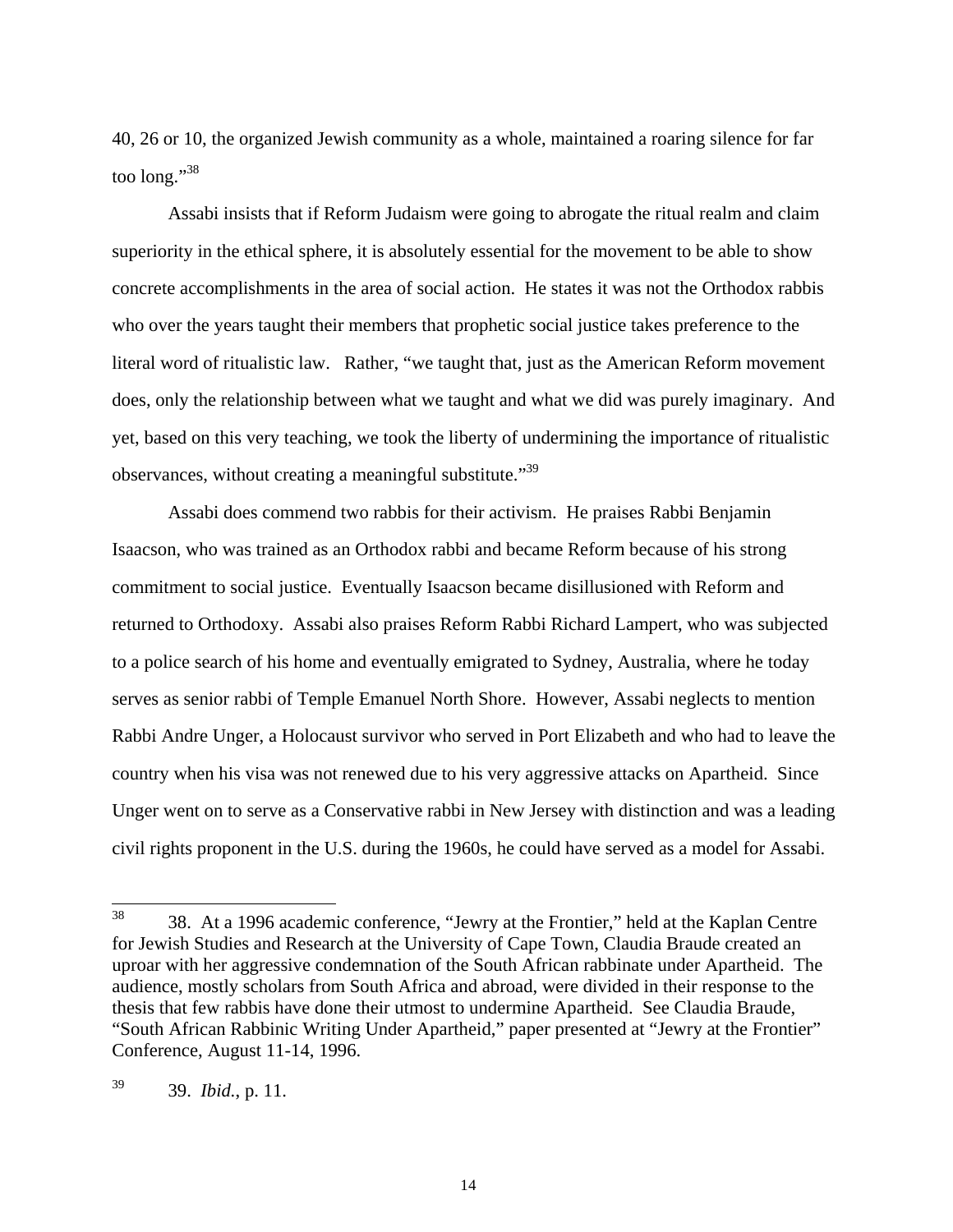One can only assume that because Unger had left South Africa 20 years before Assabi's arrival, Assabi felt that mentioning a rabbi he had never known would serve no useful purpose in making his argument.

Assabi further argues that the Reform movement has not answered the challenge of the religious needs of the individual in South Africa, nor has it fulfilled the spiritual needs of the South Africa Jewish community. Neither has it offered a viable alternative to the then-unique South African Jewish predicament of living as religious beings under a repressive government.<sup>[40](#page-14-0)</sup>

As proof, Assabi argues that as of the early 1990s, the Progressive movement constituted about 10 percent of the South African Jewish population, which at that time was estimated to be between 90,000 to 100,000. Thirty years ago it was exactly the same percentage of the Jewish population, and 40 years it was almost the same percentage as well.<sup>[41](#page-14-1)</sup> Assabi asks, "Does that mean that all we can ever aspire to is less than 10% of South African Jews? Well, if that is the case, maybe we're not needed—maybe this community can do as well without us—as seems to be the case." $42$ 

Assabi writes that one indicator that the Reform movement has been a failure is that not only has it not grown, it has actually diminished in numbers.<sup>[43](#page-14-3)</sup> He states that it is only because of the large number of conversions done by the Reform movement that the movement has not diminished even more.<sup>[44](#page-14-4)</sup>

Having thus criticized both Orthodox and Reform Judaism in South Africa, Assabi has gone about developing his own Conservative-style movement. The author uses the term

<span id="page-14-4"></span><sup>44</sup> 44. On Reform conversion in South Africa, see Dana Evan Kaplan, "Jewish Religious Conversion in South Africa Today," *CCAR Journal*, Fall 1997, pp. 58-68.

<span id="page-14-0"></span> <sup>40 40.</sup> *Ibid.*, pp. 11-12.

<span id="page-14-1"></span><sup>41 41.</sup> *Ibid*., p. 9.

<span id="page-14-2"></span><sup>42 42.</sup> *Ibid.*, p. 9.

<span id="page-14-3"></span><sup>43 43.</sup> *Ibid.*, p. 9.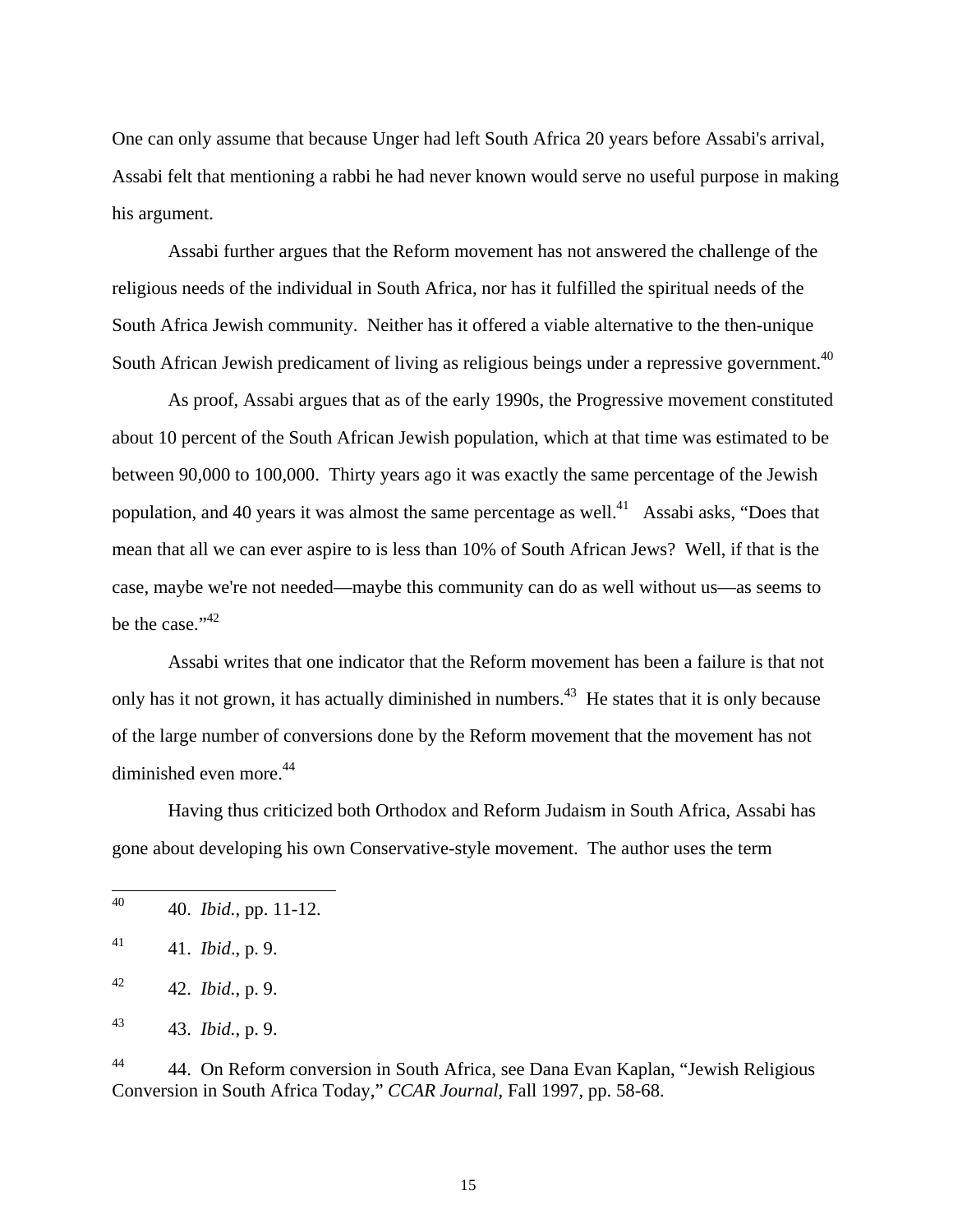"Conservative-style" because Assabi's idiosyncratic views and approach have permeated every aspect of his work. One of the areas in which Assabi adopted a Conservative rather than Reform approach is in the training and education of conversion students. The Reform conversion process in South Africa is widely viewed as minimal in education requirements and very lax in personal observances.[45](#page-15-0) Assabi was determined to create a more serious education program, as well as a system that would take personal ritual observance much more seriously. According to Cantor Steinman, their conversion program was part of an ongoing education program aimed at Jews by birth and prospective converts alike. After an initial interview by either Rabbi Assabi or Cantor Steinman, the couple (if there is a couple involved) commit themselves to a basic Judaic course that runs once or twice a week for a period of 12 to 13 months; lectures run for 2 hours, including a half hour lesson in Hebrew reading. In addition, they undertake to complete all written projects required and attend all religious services and congregational activities.<sup>[46](#page-15-1)</sup>

This was certainly a far stricter policy than that which typified the Reform conversion process in South Africa. Even if one takes into account that Assabi and Steinman were probably unable to fully enforce the requirement to attend all services, the desire to hold prospective converts to such a standard was exceptional for a non-Orthodox congregation.

Steinman also writes that "they are tested periodically and face a final written examination at the end of their course. We are also planning a practical, oral-type examination to test their proficiency in the more practical aspects of Jewish observances."<sup>[47](#page-15-2)</sup> Again the stress on ritual observances was highly unusual. Steinman writes that if prospective converts pass the examination and wish to become Jews, they then undergo an interview with a beit din. Uncircumcised men must submit themselves for circumcision, men already circumcised for

<span id="page-15-0"></span><sup>&</sup>lt;sup>45</sup> 45. This view is widely held in the general Jewish Community. It is a view I agree with, although obviously many in the Reform movement would dispute this assertion.

<span id="page-15-1"></span><sup>&</sup>lt;sup>46</sup> 46. Correspondence from Roy Steinman to the author, February 8, 1993.

<span id="page-15-2"></span><sup>47 47.</sup> *Ibid.*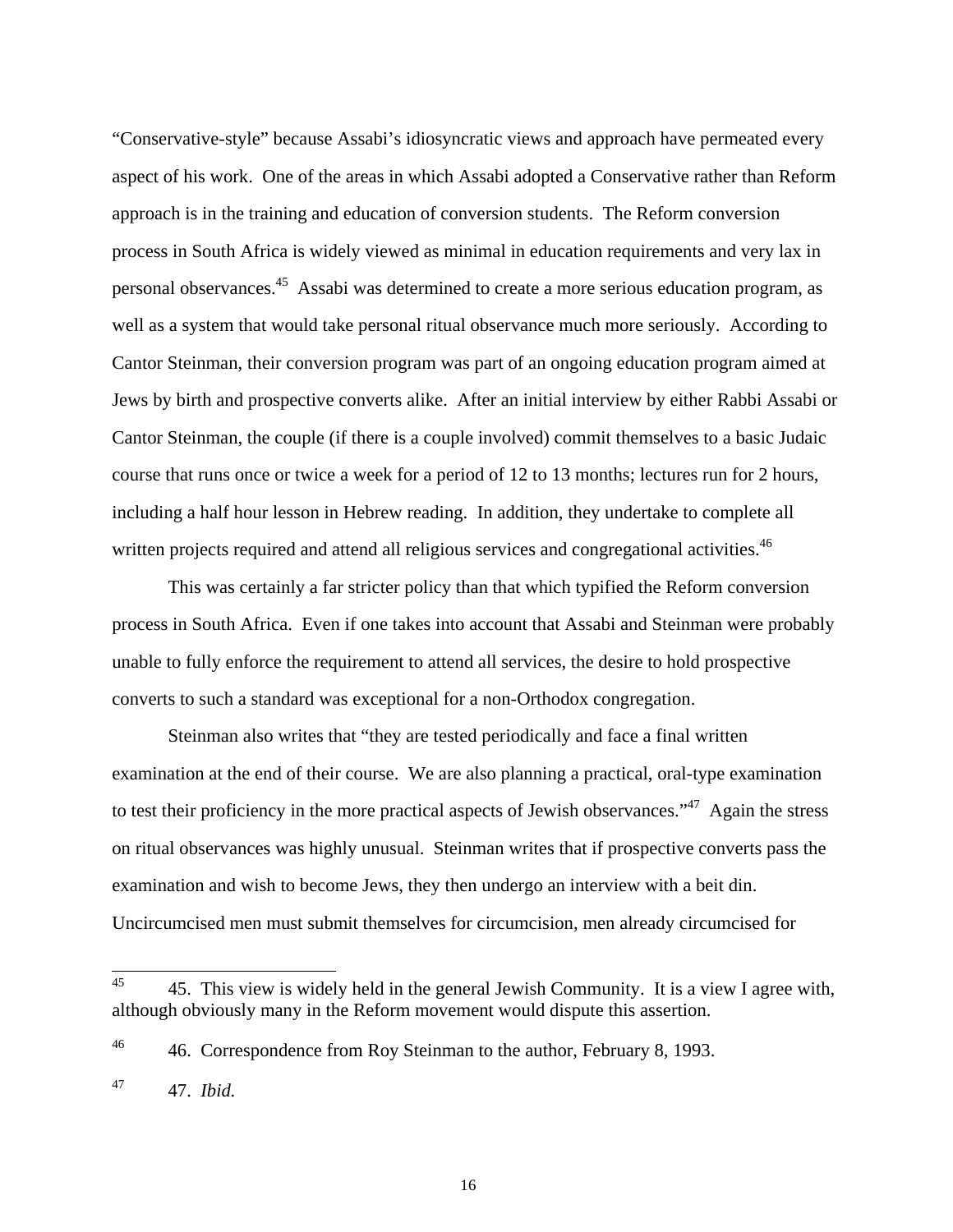hatafat dam brit. Reform policy in South Africa requires circumcision but not hatafah. Finally, all candidates require tevilah, where Reform policy offers it as an option. Assabi's conversion policies are, therefore, much closer to those of the Conservative movement than to South African Reform.

Another area in which Assabi takes a basically Conservative approach is Halachah. The issue of Halachah will be discussed at depth here because it is the key factor in demonstrating that Assabi has moved out of the Reform movement ideologically as well as institutionally and has embraced Conservative approaches and values. Because Assabi does not want to accept the definitions of either the Orthodox or Reform movements, he creates his own. The issue of Halachah will be discussed in depth here because the importance of Halachah in Assabi's thinking shows that he has moved from the Reform camp to the Conservative. Curiously, although Assabi wants to create a Judaism that takes Halachah very seriously, he states, "I am a proud non-Halachic Jew, and I never pretended to be anything else—even in my early 'Orthodox' days. I love Halachah. I have the highest respect for it. I teach it; I practice some of it."[48](#page-16-0) Assabi writes that South African Jews mistake Halachah for Jewish folklore. "Halachah does not know about chopped herring or gefilte fish: only Lithuanian Jewish cookery does. It is not an ambivalent theophilosophy. It is not concerned with what is 'good.' It does not deal with personal salvation nor with pleasing divinity. There is nothing altruistic about Halachah nor is it intended to be used as a tool of authority."<sup>[49](#page-16-1)</sup>

Further, Assabi does not believe that the institution of the South African Chief Rabbinate is in the spirit of Halachah. "The position of 'Chief Rabbi' is as foreign to Halachah as bacon and eggs is to Jewish functions," he writes. According to Assabi, Halachah demands unreservedly that children suffer for the mistakes made by their parents (mamzerut) and that

<span id="page-16-0"></span> <sup>48</sup> 48. A. E. Assabi, "Halachah and the Modern South African Jew," *Jewish Affairs*, May 1992, p. 30. The article appears on pp. 27-30.

<span id="page-16-1"></span><sup>49 49.</sup> *Ibid.*, p. 28.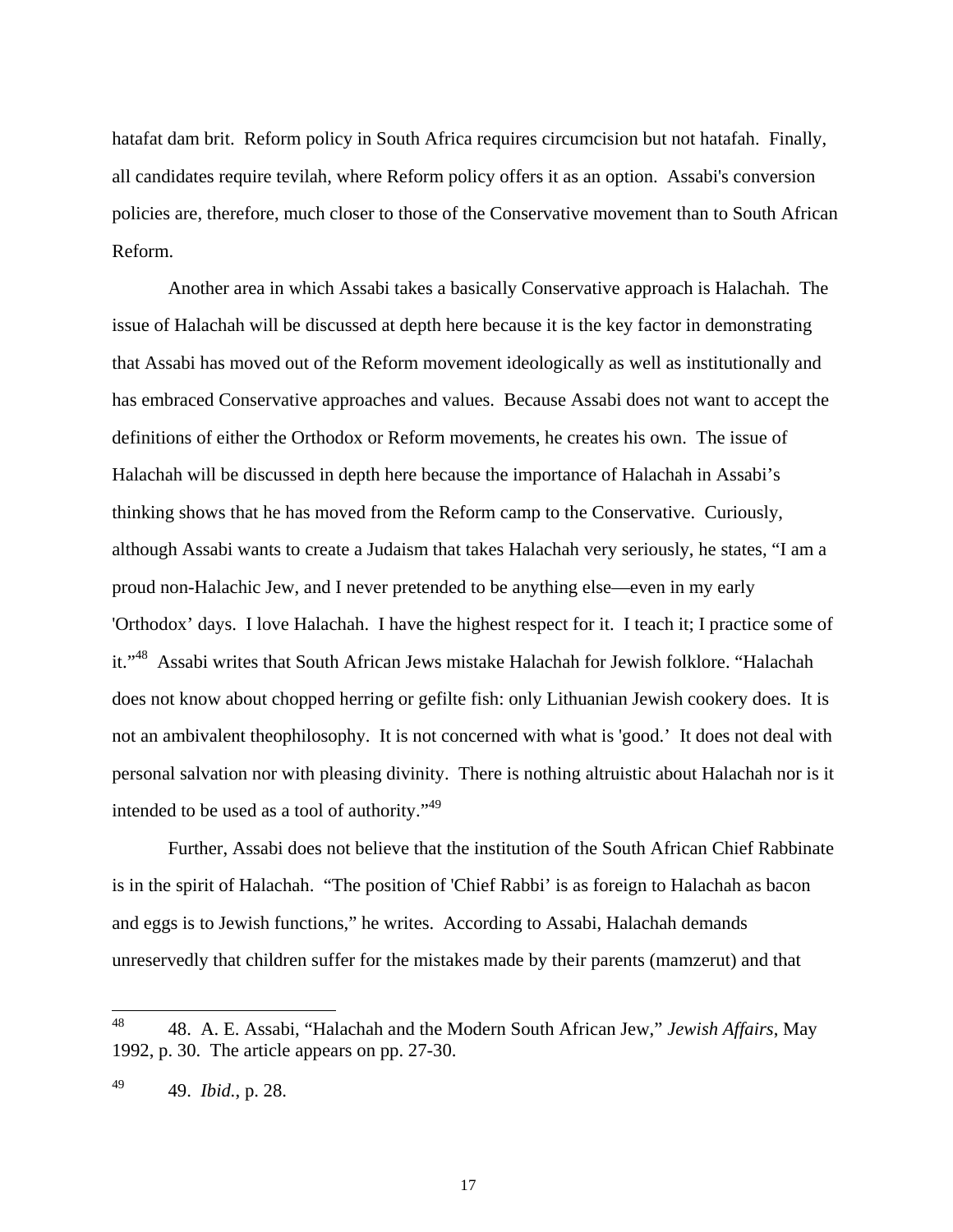equality between the sexes not be practiced under any circumstances, no matter where and when. It demands that one does things for no other reason but unquestioning acceptance of the absolute yoke of the mitzvot.

Further, "reason" does not even enter the parameters of Halachic thought, Assabi writes. "You shall not murder" is of equal importance with the prohibition against mixing wool and linen in one's clothing. "Visiting the sick" is incumbent upon every Jew even if the sick person is a total stranger or even an enemy. "Morality" is also a nonHalachic concept. "According to Halachah it is as moral to bar a divorcee from marrying her lover because he cannot prove that he is not a Cohen, as it is moral to feed the poor or to insist upon distinctions between Jews and non-Jews in inter-personal relations,"[50](#page-17-0) Assabi writes.

Assabi acknowledges that Halachah is a complicated system of law and, like any other legal system, cannot be qualified. "Civil law is not always reasonable, it is certainly not moral, and for many it is highly objectionable," he writes. "All the same it is the law, and that is all it is. It need not be good, bad or indifferent, it just needs to be."<sup>[51](#page-17-1)</sup> The only difference between Halachah and civil law lies in the fact that when one breaks the civil law, one can be caught and expect some form of social punishment. This is not so when breaking an Halachic law (other than in Israel, where Halachic law operates in some areas, such as family status) $52$ —at least the punishment is not administered by man. Halachah, according to Assabi, demands self-discipline to the extent of total submission to the law no matter what it says and no matter whether one believes that there will be both reward and punishment at the end of days or not.

"Viewed in this light," Assabi asserts, "it is surely becoming obvious that the relationship between Halachah and the modern average South African Jew is in most cases non-existent, and

<span id="page-17-0"></span> <sup>50 50.</sup> *Ibid.*, p. 28.

<span id="page-17-1"></span><sup>51 51.</sup> *Ibid*., p. 28.

<span id="page-17-2"></span> $52$  52. Avidan, op. cit.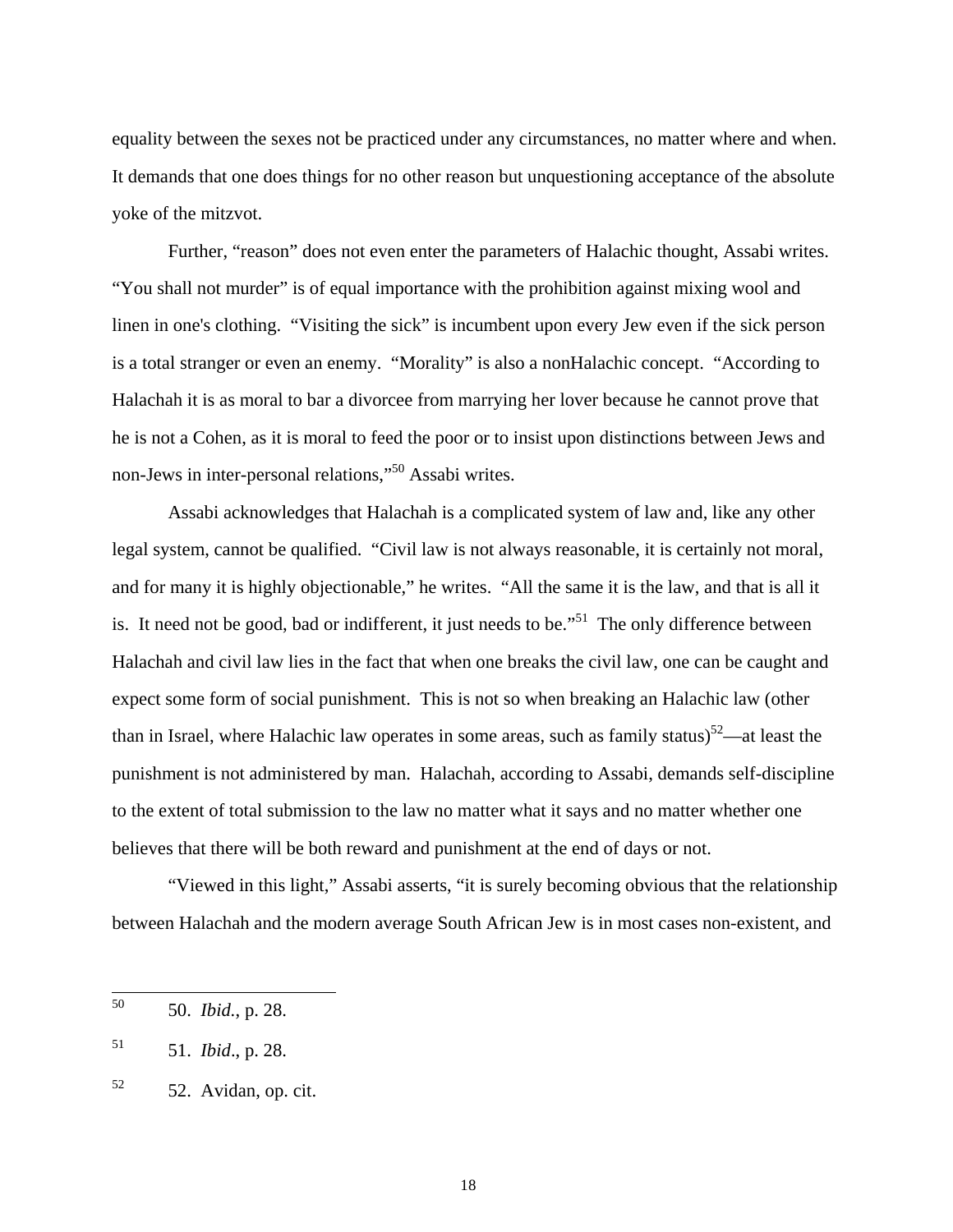in some cases purely imaginary."[53](#page-18-0) Assabi goes on to say that the most difficult concept for modern South African Jews to come to terms with is that Judaism does not know how to distinguish between different kinds of Jews. "As far as Halachah is concerned one is either a Jew or one is not. No matter what you do or do not do, a Jew is a Jew is a Jew."<sup>[54](#page-18-1)</sup>

Assabi then makes the rather extreme statement that according to Halachah there can only be Halachic Jews and nonHalachic Jews. "All other adjectives, prefixes and suffixes such as Orthodox, Conservative, Reform, Reconstructionist, secular, observing, believing, nationalist and what-have-you, are of no consequence whatsoever. They may indicate an organizational affiliation; they may even point out one's potential aspirations; more often than not, they prove how wrong one is in one's self-appraisal. They say absolutely nothing about what kind of Jew one is."<sup>[55](#page-18-2)</sup>

Assabi believes that Halachic Jews are those for whom the total, uncompromising acceptance of every particle of Halachic law is not a matter of choice or convenience, but a matter of life and death. They cannot embrace Halachah in theory only and still consider themselves to be Halachic Jews. A great many Jews observe the bulk of the requirements of Halachah but reject only some seemingly insignificant parts of it. They are not Halachic Jews, Assabi says, for again by definition, nothing in Halachah is insignificant or of lesser importance than anything else.

Further, Assabi says that Halachah cannot be practiced by proxy. Belonging to a shul ministered to by an Halachic rabbi does not automatically make one Halachic. "The futile attempt to equate 'Orthodoxy' with the Halachah is the worst Jewish fraud of our time," he writes, "it is the expedient ploy of 'kashering' nonHalachic Judaism and legitimizing public and

<span id="page-18-0"></span> <sup>53 53.</sup> *Ibid.*, pp. 28-29.

<span id="page-18-1"></span><sup>54 54.</sup> *Ibid*., p. 29.

<span id="page-18-2"></span><sup>55 55.</sup> *Ibid.*, p. 29.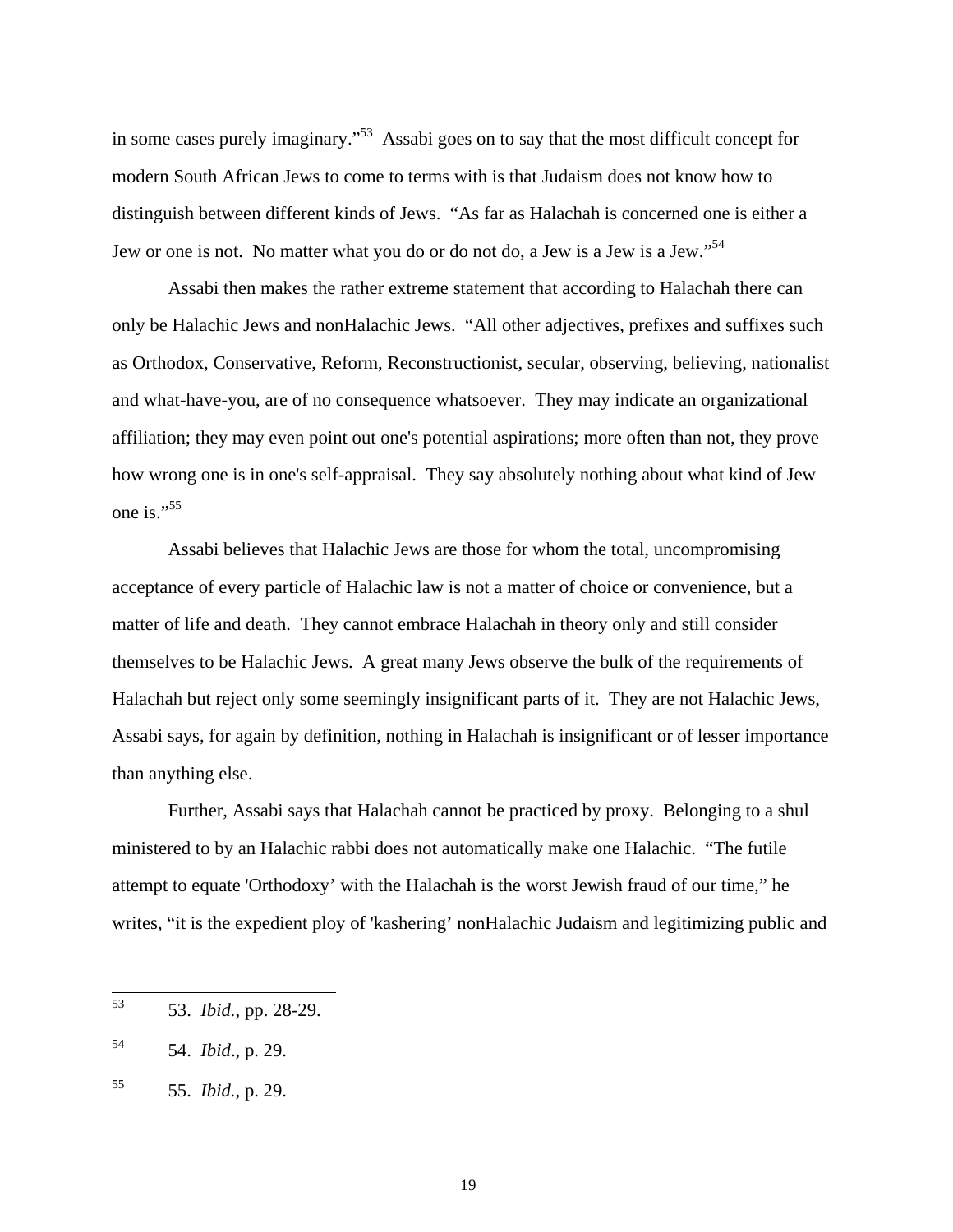private discretion of Halachah under the guise of 'Orthodoxy' which turns out, in 'Halachic' terms, to be a spineless and deceptive compromise."<sup>[56](#page-19-0)</sup>

Assabi says this phenomenon came about because if "Orthodox" shuls were to serve Halachic Jews, as a few who refuse to call themselves "Orthodox" really do, they would have no following in the secular society in which they live. Their survival depends on compromise, and indeed by compromising, they certainly retain within the "fold" Jews who would otherwise be totally lost. "Orthodox" rabbis could, if they so wished, only serve communities made up of Halachic Jews. If indeed the equation between "Orthodox" and Halachic were correct, the prerequisite for joining an "Orthodox" shul would not just be the ability to prove that one is a Jew, but the ability to prove that one is a Halachic Jew. "The only reason this is not done is that 'Orthodox' shuls would lose the majority of their members overnight were they to accept in practice what they avow in theory. There are very few Halachic Jews in this country,"[57](#page-19-1) Assabi writes.

Assabi adds that followers of Jewish "secularism" or "humanism" are therefore as Halachic as followers of "Orthodoxy," with one difference. Humanists or secularists would not, he writes, have the audacity to sit in judgement on the practice and belief of other Jews, and would not persist in pretending to be what they are not. Neither would genuine Halachic Jews. "For the Neturei Karta in Jerusalem, 'Orthodoxy' as you know it, is a macabre joke."<sup>[58](#page-19-2)</sup>

He concludes by thanking Orthodox Synagogues in South Africa for their constructive and instructive work. But, he says, "I only wish that South African Jewish lay leaders would have the courage and intellectual integrity to free themselves from the yoke of their own selfdeception. Some of their rabbis may be Halachic; the vast majority of their members are not. If the liberties already taken were used to establish a creative Jewish alternative for the twenty-first

<span id="page-19-0"></span> <sup>56 56.</sup> *Ibid.*, p. 29.

<span id="page-19-1"></span><sup>57 57.</sup> *Ibid.*, p. 29.

<span id="page-19-2"></span><sup>58 58.</sup> *Ibid.*, p. 29.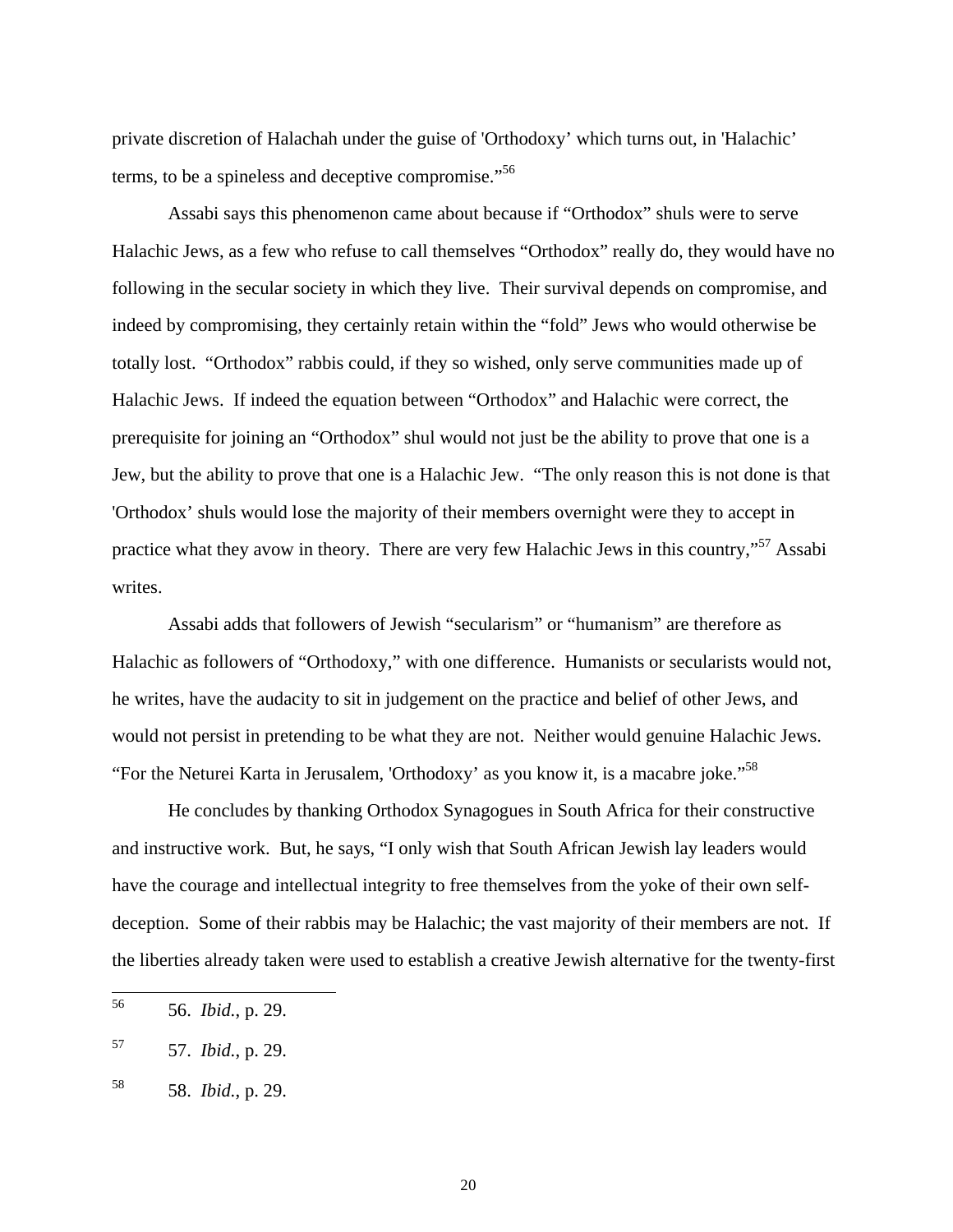century, we would all be able to stop defending the outcome of the unfortunate events of the nineteenth century."<sup>[59](#page-20-0)</sup>

Among his own attempts to "establish a creative Jewish alternative for the 21st century," Assabi put together the first experimental siddur in South Africa; it has now been printed in a formal edition called *Siddur Chadesh Yameinu*. It attempts to be more traditional that *The Gates of Prayer*, the American Reform Siddur used by the Progressive movement in South Africa, and at the same time be theologically more liberal than the standard Orthodox prayerbooks. He has also edited texts for special services, such as a Yom Hashoah service.<sup>[60](#page-20-1)</sup>

One of Rabbi Assabi's most important priorities was to renovate the sanctuary, removing the classical Reform style from the Bimah and building a more traditional central Bimah. This work was done over time from 1994 to  $1996$ .<sup>[61](#page-20-2)</sup>

Despite these accomplishments, Assabi has attracted few followers outside of his congregation, and he has not been able to draw financial or intellectual support from outside. He has had other failures as well. For example, he attempted to start a day school, named after his late wife, Yael, that was intended to be a nonracial school for Jews, non-Jews, whites, and nonwhites.<sup>[62](#page-20-3)</sup> But the school, built on the principles of Conservative Judaism, failed to attract enough students and had to close its doors.

Concerning a related issue, it is true that Reform Judaism has failed to hold young people after their Bar Mitzvahs. In some of the larger South African Orthodox synagogues there are large social networks of teenagers and/or young adults present on Shabbat. Shalom has not,

<span id="page-20-2"></span>61 61. *Shalom!* Semi-monthly newsletter of the Shalom Independent congregation, November 1994. Kislev 5755, p. 1. See also the *Shalom Independent*, June 1997, p. 10.

<span id="page-20-0"></span> <sup>59 59.</sup> *Ibid.*, p. 30.

<span id="page-20-1"></span><sup>60</sup> 60. Arvit Le-Yom Hashoah, *A Yom Hashoah Service*. Compiled and edited by Rabbi A. E. Assabi. No publication details listed.

<span id="page-20-3"></span><sup>62</sup> 62. "First Open Progressive Jewish Day School in South Africa," *The Jewish Voice*, February 1991, p. 13.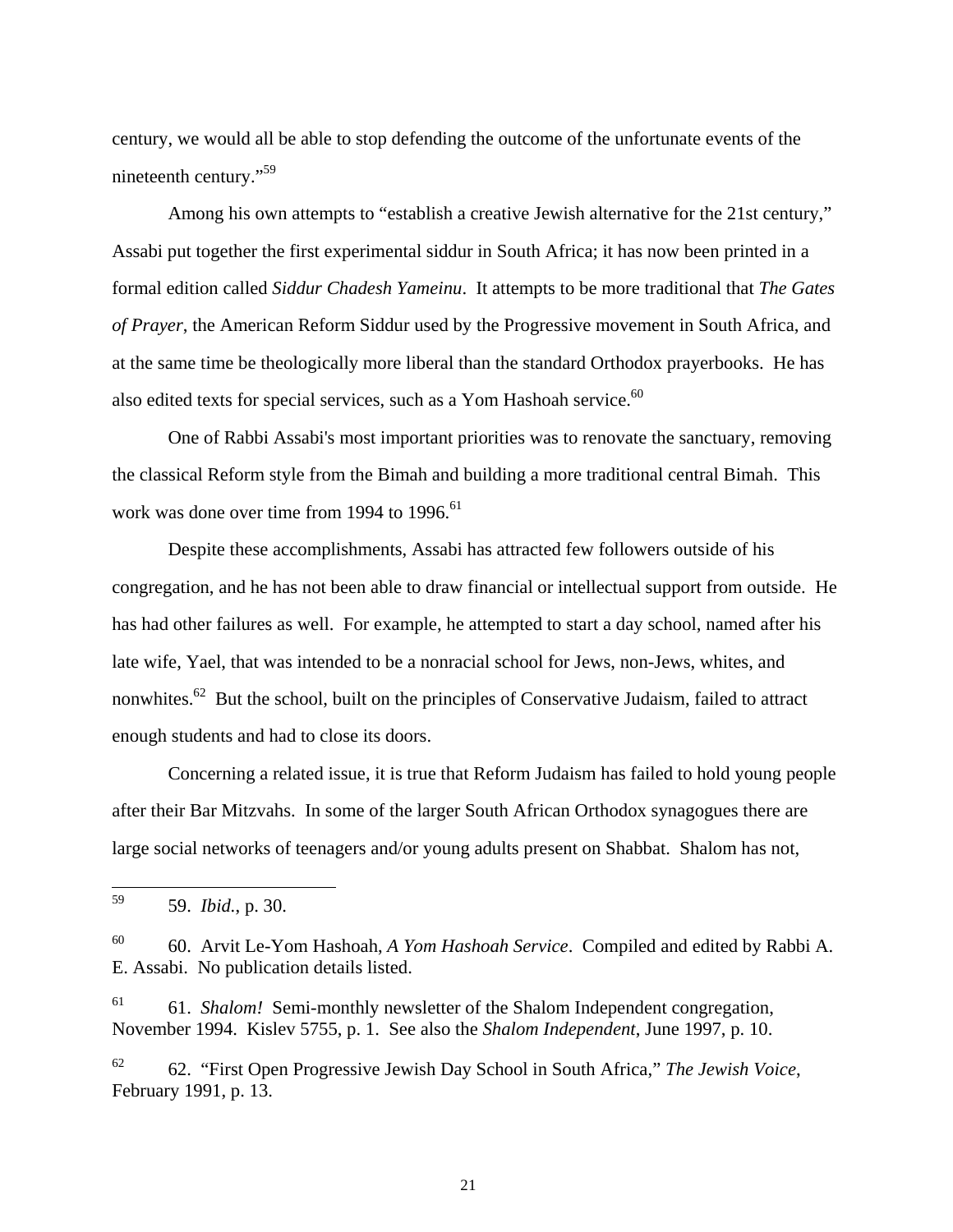however, been able to draw these age groups in any substantial numbers. As Paula Slier, aged about 21, wrote in 1994: "Looking around shul one notices that there is a stark lack of people in their late teens and early twenties. This observation has confused me as one would imagine university studies would be attracted to Shalom's ideology encouraging young people to think for themselves and to move away from the rationalist approach to Judaism. The hypocrisy in the South African Orthodox community is blatantly obvious and it never ceases to amaze me how thinking individuals seem contented to live with it."<sup>[63](#page-21-0)</sup>

But young adults may be flocking to Orthodox synagogues for social conformist reasons rather than ideological intellectual ones. Louis Hurwitz, the Congregational unofficial shammas and ex-treasurer, touched on this reality when he commented that he was confident that the "...problem of our dearth of young adults will be alleviated gradually as the social side of the shul's activities increases," beginning with the development of a coffee club for young adults.<sup>[64](#page-21-1)</sup>

Just as Reform Judaism has found it difficult to communicate its ideology successfully, so, too, has Conservative Judaism had great trouble in transmitting its values. As Paula Slier states, "Young Jews today are being attracted to groups like Ohr Sameach which provide a tight and fundamental religious framework within which they can learn and develop. The young Jew of today is searching for answers in a time of political uncertainty and at a time in her or his life when the path ahead is still being forged. In this context it perhaps makes sense that an interpretation of Judaism like that of Conservatism is unappealing and frightening as it is not clear cut in its answer and forces the individual to take more persuasive responsibility for him or herself."<sup>[65](#page-21-2)</sup>

<span id="page-21-0"></span> <sup>63</sup> 63. Paula Slier, "Young Shalom Women," Shalom! Semi-monthly Newsletter of the Shalom Independent Congregation. November 1994, Kislev, 5755, p. 8.

<span id="page-21-1"></span><sup>64 64</sup> *Ibid*., p. 2.

<span id="page-21-2"></span><sup>65</sup> 65. Paula Slier, *Ibid*., p. 8.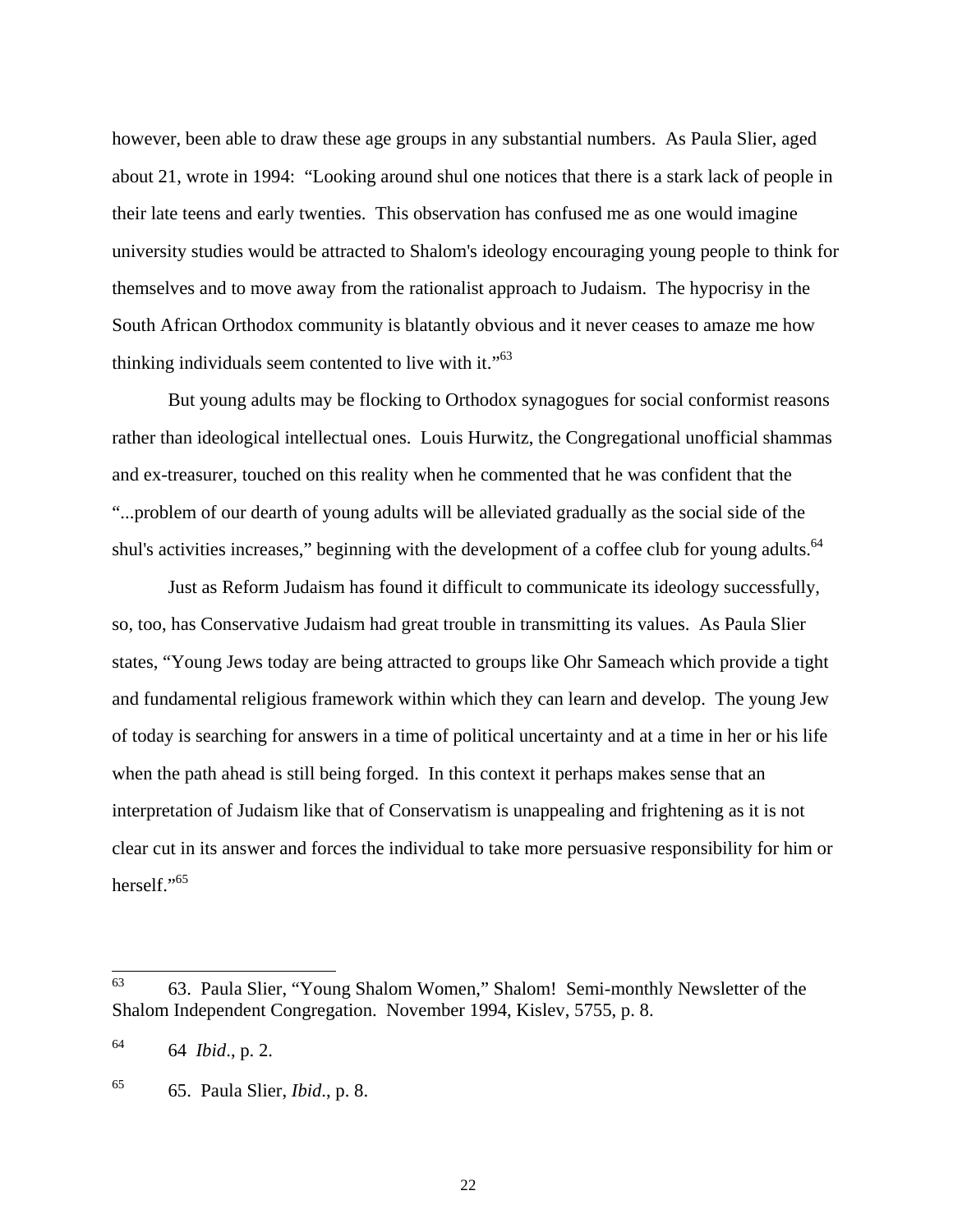One persistent problem was that congregants came only when Rabbi Assabi officiated at services. Just as the vast majority of congregants followed Rabbi Assabi from temple to temple when Imanu-Shalom was a two-building congregation, so, too, did congregants come to Shalom when Rabbi Assabi was there and stayed when he was away. Colin Plen, then editor of the newsletter, wrote in 1994, that when Assabi was away for 3 weeks to attend the nuptials of his older son in Israel, Friday night attendance dropped drastically. Plen joked, "We naturally assumed that all the absentees had accompanied him to Israel to give him moral support."<sup>[66](#page-22-0)</sup>

Clearly morale at the Synagogue has dropped over the past year or two. In the March 1997 newsletter the editors write that "...in the past the shul was the center of a community's social and spiritual life. It seems now that it plays very little part in our life because we want to devote so little time to it."<sup>[67](#page-22-1)</sup> In April 1997, newsletter editor, Lionel Slier, wrote, "The Shalom Congregation reaches this Pesach with a certain amount of uncertainty. We are just two years short of our 50th year anniversary and there is a major attitude problem that can be summed up in one word—apathy...."<sup>[68](#page-22-2)</sup>

This apathy can be attributed to several factors. First, the building of a Conservative Congregation in isolation from a Conservative movement is deeply problematic. The lack of other congregations with which to exchange experiences creates a closed-in atmosphere in which it is very difficult to truly thrive.

In addition, Conservative Judaism in South Africa faces all of the same problems that Reform Judaism faced and faces in terms of being seen as illegitimate and inauthentic. The greater degree of traditionalism attracts people in theory, but in practice Jews will cling to Orthodoxy, which has more prestige socially. As long as Orthodox affiliation remains of a higher social status, nonOrthodox Judaism will remain a fringe phenomenon. At the same time,

<span id="page-22-0"></span> <sup>66 66.</sup> *Ibid.,* p. 1.

<span id="page-22-1"></span><sup>67</sup> 67. Lionel and Paula Slier, *Ibid*., p. 8.

<span id="page-22-2"></span><sup>68 68.</sup> *Ibid*, p. 1.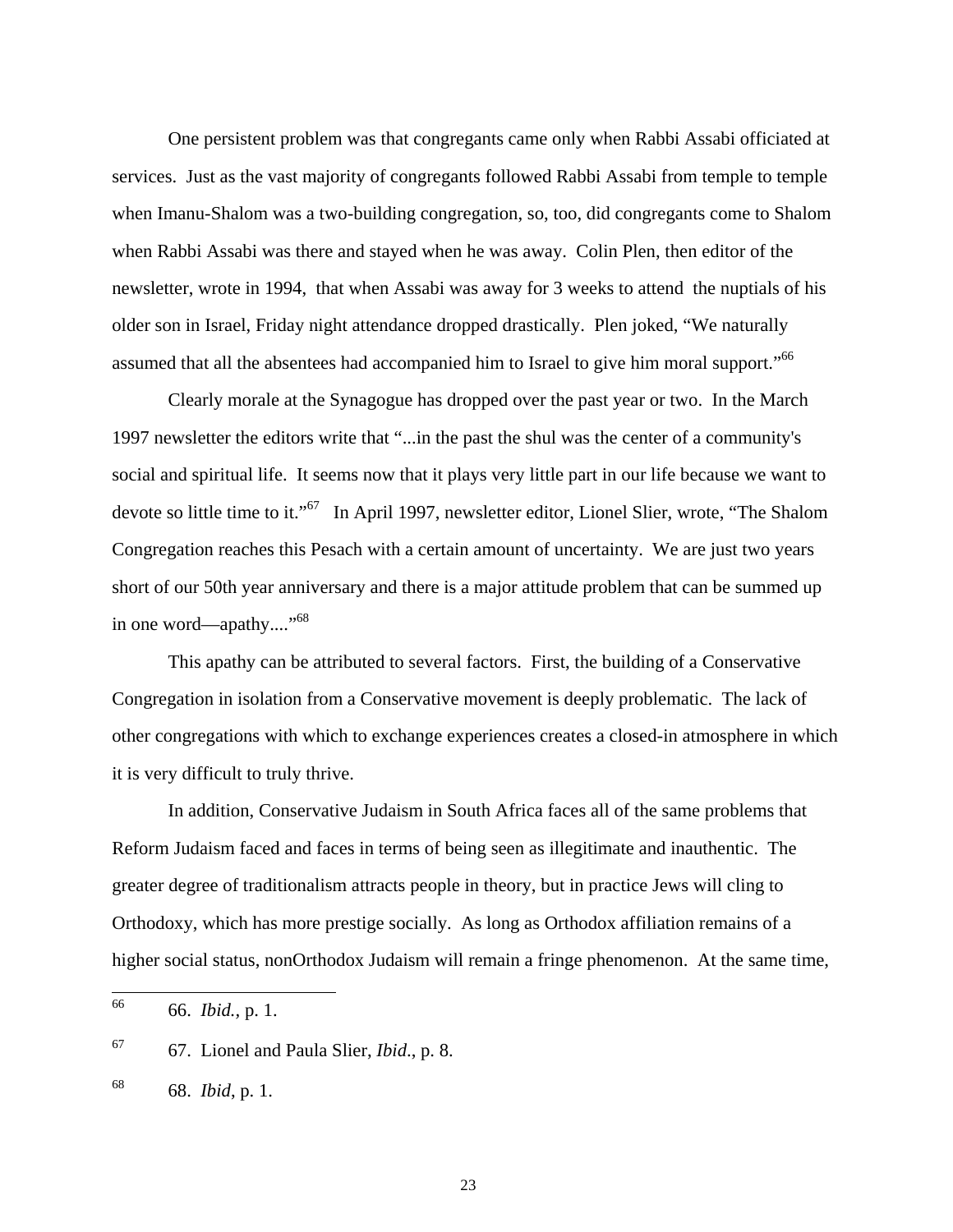Rabbi Assabi's relatively strict standards on conversion—Halachic, education, and attendance have closed off the main reservoir of new members for the nonOrthodox movements.

It also appears that Assabi's influence is waning. Because he failed to maintain the Imanu-Shalom structure, many outside observers believe that Assabi has failed to achieve the leadership of South African nonOrthodoxy. "Rabbi Assabi has lost," stated Rabbi Jack Steinhorn, spiritual leader of the Green and Sea Point Orthodox Congregation, the largest congregation in Cape Town. "He could, and should, have become the leader of a whole movement, and now all he has is one, medium-sized congregation."<sup>[69](#page-23-0)</sup>

Perhaps in recognition of this, Assabi has repeatedly expressed his determination to return to Israel, ostensibly to be closer to his family. When the author shared with him the opinion that a Reform-trained rabbi such as himself would have limited employment prospects in Israel, he responded, "I will find a position there."<sup>[70](#page-23-1)</sup>

Regardless of what his personal future holds, Assabi is optimistic about the future of Judaism. He disputes the pessimists who claim that Judaism will not survive in the 21st century. He says that these predictions are based on the Jewish experience as we know it today, and he agrees that the current expressions of Judaism will not survive for long. But that does not mean that Judaism is doomed. He points out that none of the past experiences of Jewish communities survived in their entirety. "Any student of Jewish history knows that the secret of Jewish survival is its unique ability to adapt to new surroundings and conditions only in expression and form, without losing or jeopardizing its very essence," he writes. "Judaism will survive into the twenty-first and any future centuries because its expression will continually change and its original essence will constantly rejuvenate."<sup>[71](#page-23-2)</sup>

<span id="page-23-0"></span> <sup>69</sup> 69. Interview with Rabbi Jack Steinhorn, August 1996.

<span id="page-23-1"></span><sup>70</sup> 70. Interview with Rabbi A. E. Assabi, Winter 1996.

<span id="page-23-2"></span><sup>71</sup> 71. Ady E. Assabi, "Catharsis and Rebirth—The Judaism of the Future," *Jewish Affairs*, Spring 1995, p. 85.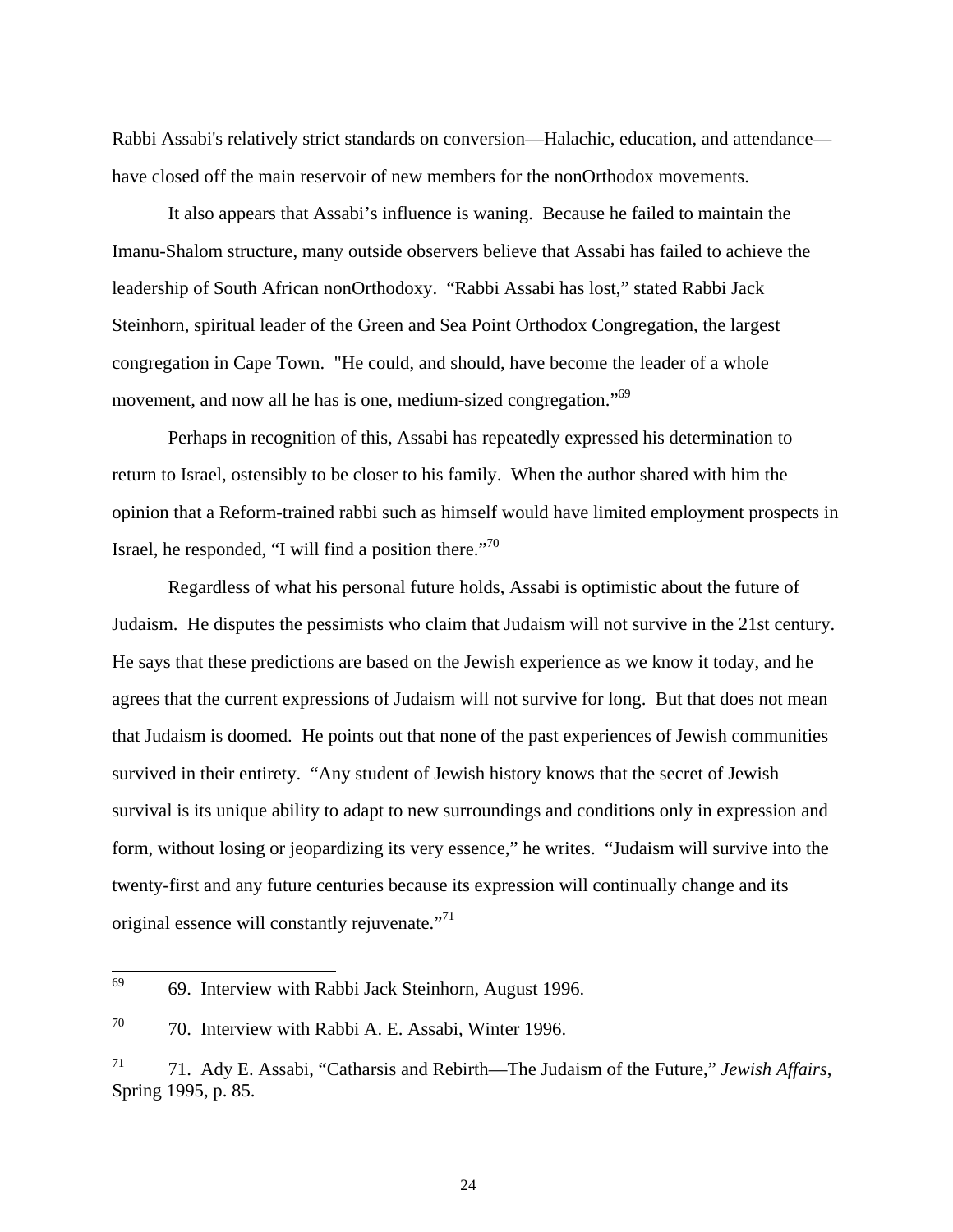Assabi believes there are other practical reasons why Judaism must and can be made to survive. For one, he says, Judaism has never been anything other than a human attempt to seek a truth and a purpose. "The twenty-first century will need a great deal of truth and purpose as we begin to rectify the damage caused by the folly of our progenitors in our relationship with the environment, with each other, and with God,"<sup>[72](#page-24-0)</sup> he writes. Second, Judaism will survive because the local "kikhel-and-chopped-herring Judaism" has for too long obscured and minimized the collective Jewish experience. Assabi writes, "This experience is so rich and fertile, so filled with wisdom and depth, so versatile and unique, that it must be rescued from the obscure embrace of ignorance and bigotry; it must be rediscovered and implemented in the new world."<sup>[73](#page-24-1)</sup>

Third, Assabi believes Judaism will survive because of the unbroken chain of values and spiritual fixtures handed down from generation to generation, which is more holy and sanctified than anything else in Judaism. Which ever way one chooses to keep or ignore it, shabbat is a renewal of the human spirit: "Whether commanded by God or evolved by men is not nearly as relevant as the fact that shabbat was sanctified by lives and deaths, and that it remains the legacy and essence of our intrinsic being."<sup>74</sup> Fourth, it will survive because Judaism has a universal apocalyptic vision of a better world that is exceptional. "Once unwrapped from its external, albeit important particularistic layers, it speaks of a brotherhood of humankind in the here and now for which it is worth living and striving."<sup>75</sup>

<span id="page-24-0"></span> <sup>72 72.</sup> *Ibid.*, p. 86.

<span id="page-24-1"></span><sup>73 73.</sup> *Ibid.*, p. 86.

<span id="page-24-2"></span><sup>74 74.</sup> *Ibid*., p. 86.

<span id="page-24-3"></span><sup>75 75.</sup> *Ibid*., p. 86.